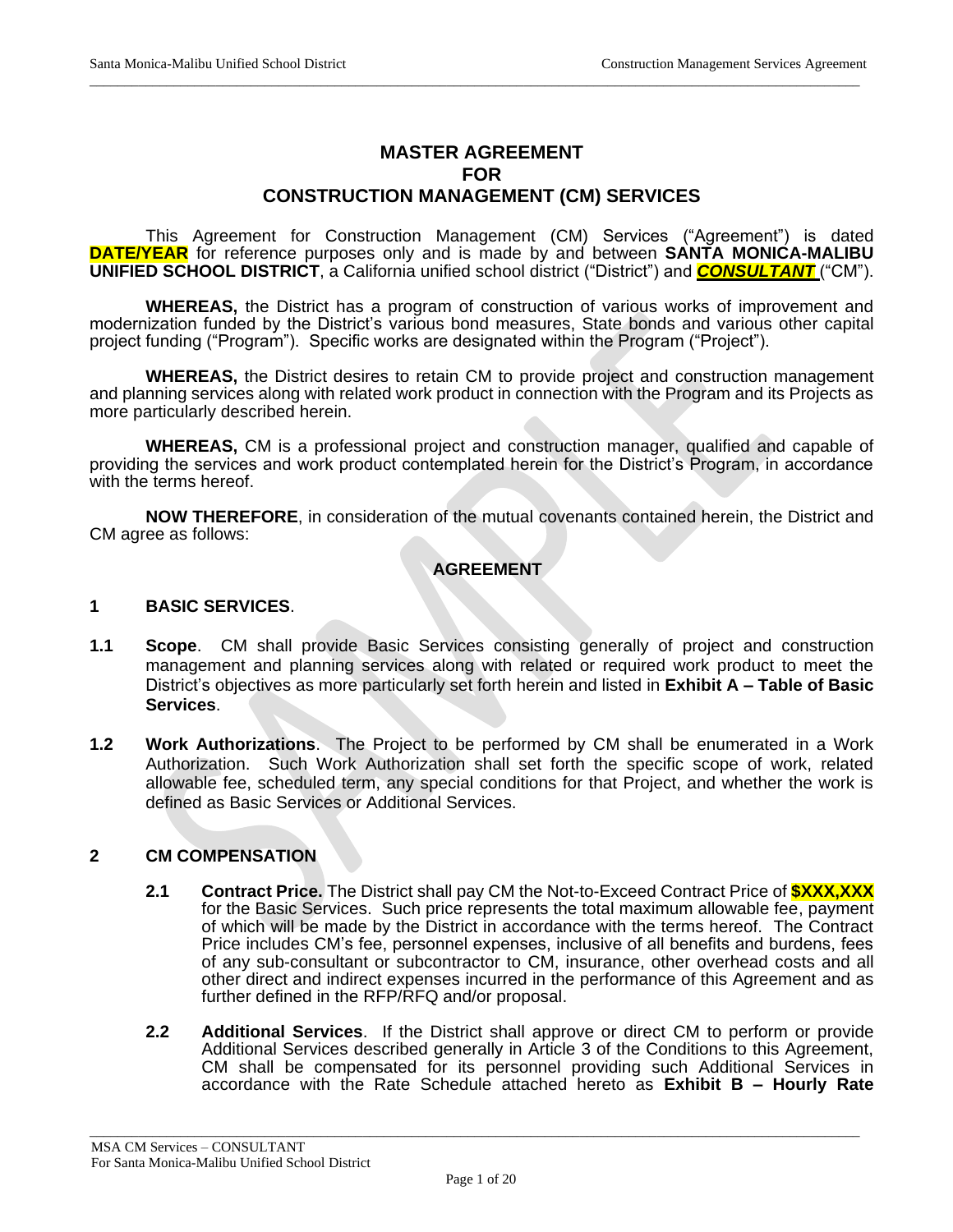**Schedule**. CM shall obtain in advance the District's approval of the nature and extent of costs reasonably and necessarily incurred by CM in providing such additional services.

\_\_\_\_\_\_\_\_\_\_\_\_\_\_\_\_\_\_\_\_\_\_\_\_\_\_\_\_\_\_\_\_\_\_\_\_\_\_\_\_\_\_\_\_\_\_\_\_\_\_\_\_\_\_\_\_\_\_\_\_\_\_\_\_\_\_\_\_\_\_\_\_\_\_\_\_\_\_\_\_\_\_\_\_\_\_\_\_\_\_\_\_\_\_\_\_\_\_\_\_\_\_\_\_\_\_\_\_\_\_

#### **2.3 District Payments.**

- **2.3.1 Allocation of Contract Price.** The District's payment of the Contract Price for Basic Services for a Work Authorization shall be paid monthly on a Time and Materials basis.
- **2.3.2 Payment for Additional Services.** District shall pay CM for authorized Additional Services monthly on a Time and Materials basis.
- **2.3.3 CM Billings to District.** During the course of providing Basic Services, CM shall submit monthly Time and Materials billing invoices to the District for payment of the Contract Price for Basic Services and authorized Additional Services performed or incurred in the immediately prior month. All billings for Additional Services and those for Basic Services, as requested by the District, shall be itemized.
- **2.3.4 District Payments to CM.** Within thirty (30) days of receipt of CM's properly submitted billing invoices for work as described in the Scope of Services, District will make payment to CM of undisputed amounts due for Basic Services and authorized Additional Services. No deductions shall be made or withheld from payments due CM hereunder on account of any penalty, assessment, liquidated damages or other amounts withheld by the District from payment to the Architect or the Contractor(s). The District may, however, withhold or deduct from amounts otherwise due CM hereunder if CM shall fail to timely and completely perform material obligations to be performed on its part under this Agreement, with the amounts withheld or deducted being released after CM has fully cured its failure of performance, less costs, damages or losses sustained by the District as a result of such failure of performance of a material obligation hereunder.
- **3 Term.** The initial term of this Agreement shall commence December 1, 2016 and shall terminate on December, 31, 2019. In the event that an assigned Project is not completed or the District shall not have issued Final Payment to the Contractor(s) as of the Termination Date specified herein through no fault or neglect of the CM, the Termination Date may be extended in the District's sole discretion. In such event, Basic Services provided by CM following the Termination Date shall be in accordance with the Rate Schedule attached hereto as **Exhibit B – Hourly Rate Schedule**. If the Project is not completed by the Termination Date and delayed completion of the Project is caused in whole or in part by the acts, omissions or other conduct of the CM, the Termination Date shall be extended commensurate with the number of calendar days attributed to the CM ("Extended Termination Date"). Between the original Termination Date and the Extended Termination Date, the CM shall continue to provide or perform the Basic Services at no additional cost to the District.
- **4 Insurance.** Coverage amounts and limits for policies of insurance to be obtained and maintained by CM as a cost of the work pursuant to Article 4 of the Conditions to this Agreement are:

| <b>Workers Compensation</b>                           | In accordance with applicable law |
|-------------------------------------------------------|-----------------------------------|
| <b>Employers Liability</b>                            | \$1,000,000                       |
| <b>Commercial General Liability (including Bodily</b> |                                   |
| Injury or Death and Property Damage)                  |                                   |
| Per Occurrence                                        | \$1,000,000                       |
| Aggregate                                             | \$2,000,000                       |
| Automobile Liability - Bodily Injury or Death         |                                   |
| Per Occurrence                                        | \$1,000,000                       |
| Aggregate                                             | \$2,000,000                       |
| <b>Professional Liability</b>                         |                                   |
| Per Occurrence                                        | \$1,000,000                       |
| Aggregate                                             | \$2,000,000                       |
|                                                       |                                   |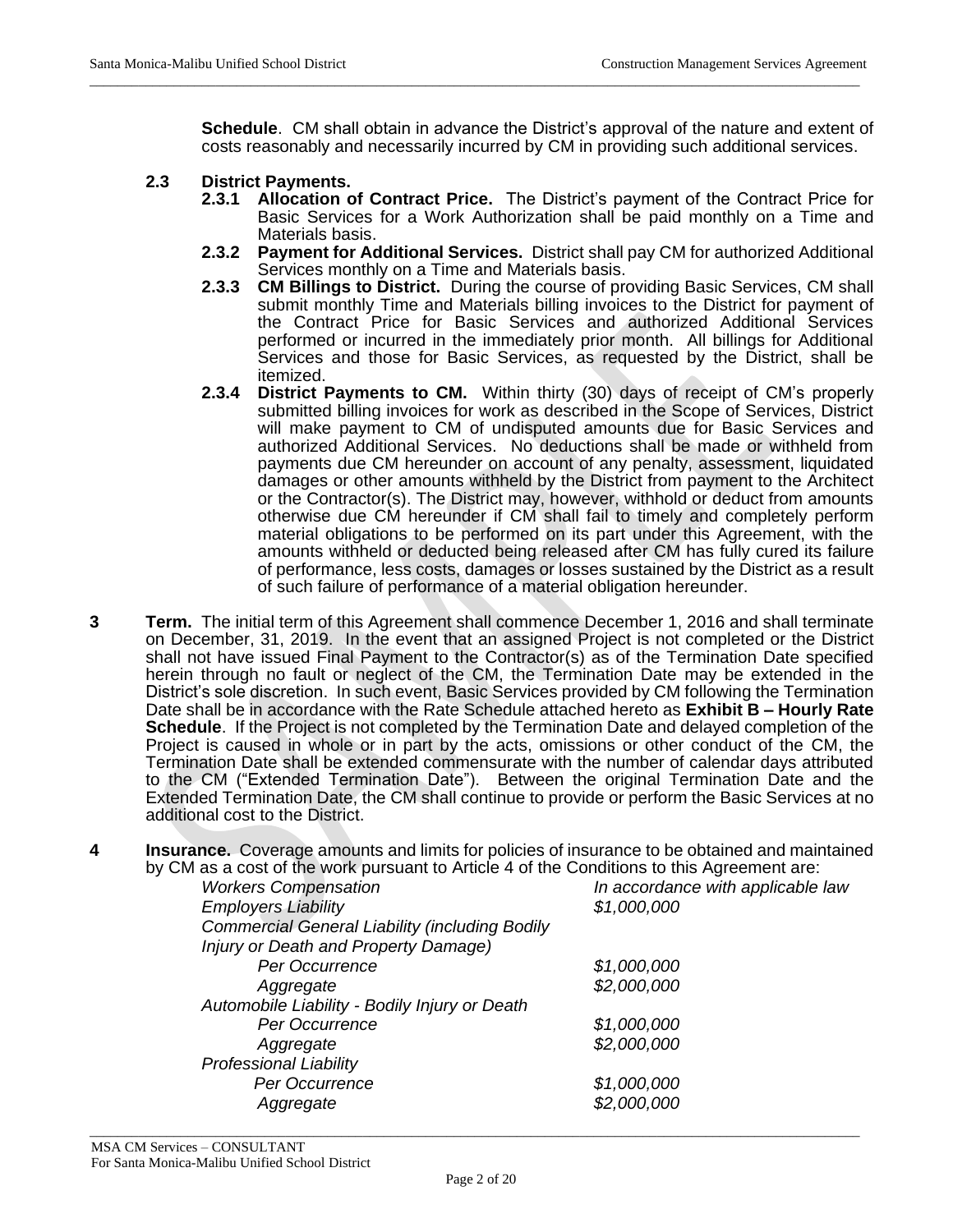*The limits may be provided through a combination of primary and umbrella/excess liability policies.*

#### **5 Miscellaneous**

**5.1 Governing Law; Interpretation.** This Agreement shall be governed and interpreted in accordance with the laws of the State of California in accordance with its fair meaning and not strictly for or against the District or CM.

\_\_\_\_\_\_\_\_\_\_\_\_\_\_\_\_\_\_\_\_\_\_\_\_\_\_\_\_\_\_\_\_\_\_\_\_\_\_\_\_\_\_\_\_\_\_\_\_\_\_\_\_\_\_\_\_\_\_\_\_\_\_\_\_\_\_\_\_\_\_\_\_\_\_\_\_\_\_\_\_\_\_\_\_\_\_\_\_\_\_\_\_\_\_\_\_\_\_\_\_\_\_\_\_\_\_\_\_\_\_

- **5.2 Successors; Non-Assignability.** This Agreement and all terms hereof are binding upon and inure to the benefit of the respective successors and assigns of CM and the District. Neither CM nor District shall assign rights or obligations hereunder without the prior consent of the other, which consent may be withheld or granted in sole discretion of the Party requested to grant such consent. This Agreement may not be orally amended, modified or terminated.
- **5.3 Authority**. The individual(s) executing this Agreement on behalf of CM warrant and represent that she/he is authorized to execute this Agreement and bind CM to all terms hereof. The individual(s) executing this Agreement on behalf of District warrant and represent that she/he is authorized to execute this Agreement and subject to approval and ratification by the District's Board of Education, to bind District to all terms hereof and authority granted to enter into this Agreement.
- **5.4 Notices.** Notices under this Agreement shall be addressed and delivered as follows:

If to District: Santa Monica-Malibu Unified School District c/o Carey Upton, Chief Operations Officer 2828 Fourth Street Santa Monica, CA 90405

If to **CONSULTANT**:

**5.5 Entire Agreement**. This Agreement, the accompanying Conditions and the documents enumerated below, if any, are all of the documents forming a part of the Agreement:

Exhibit A Table of Basic Services Exhibit B Hourly Rate Schedule

The foregoing constitutes the entire agreement and understanding between the District and CM concerning the subject matter hereof, replacing and superseding all prior agreements or negotiations, whether written or verbal. No term or condition of this Agreement shall be modified or amended except by writing executed by the District and CM.

**5.6** Nothing contained in this Agreement shall be deemed to create a contractual relationship with or a cause of action in favor of any third party against CM.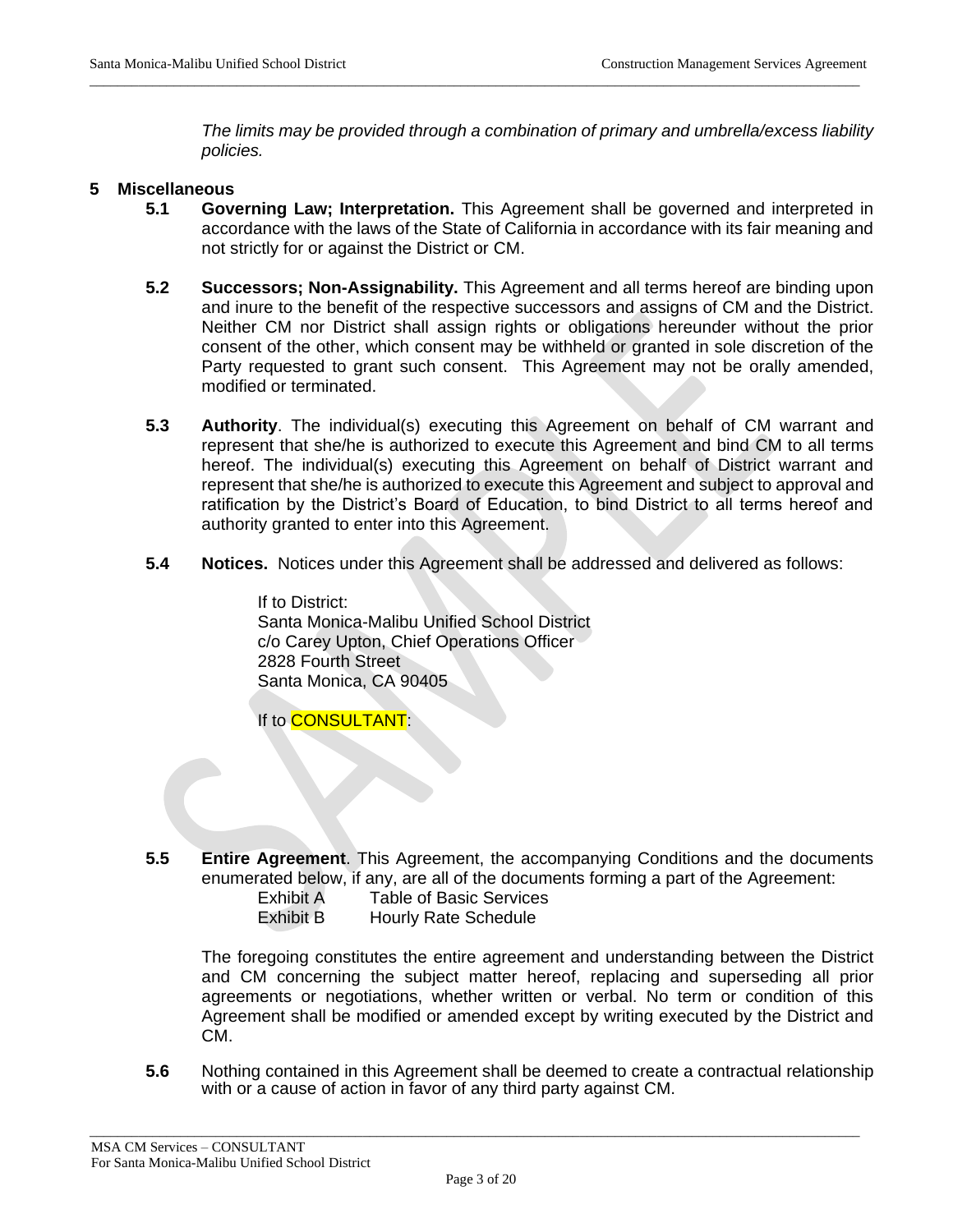**5.7** Nothing in this Agreement shall be deemed to require, or authorize, or permit CM to perform any act which would constitute design services, testing or technical or inspection services, or the practice of architecture, professional engineering, certified public accounting or law. The recommendations, advice, budgetary information and schedules to be furnished by CM under this Agreement are for the sole use of the District and shall not be deemed to be warranties or guarantees. It is expressly understood that CM is not a guarantor or insurer of the Contract Documents, including the plans and specifications, or of any Work which is to be performed and managed by others.

**IN WITNESS WHEREOF**, the District and CM have executed this Agreement as of the date set forth above. 

\_\_\_\_\_\_\_\_\_\_\_\_\_\_\_\_\_\_\_\_\_\_\_\_\_\_\_\_\_\_\_\_\_\_\_\_\_\_\_\_\_\_\_\_\_\_\_\_\_\_\_\_\_\_\_\_\_\_\_\_\_\_\_\_\_\_\_\_\_\_\_\_\_\_\_\_\_\_\_\_\_\_\_\_\_\_\_\_\_\_\_\_\_\_\_\_\_\_\_\_\_\_\_\_\_\_\_\_\_\_

| "CONSULTANT" | "DISTRICT"<br><b>SANTA MONICA-MALIBU UNIFIED</b><br>SCHOOLDISTRICT, a California unified school<br>district |
|--------------|-------------------------------------------------------------------------------------------------------------|
|              | By:                                                                                                         |
|              | Date:                                                                                                       |
|              |                                                                                                             |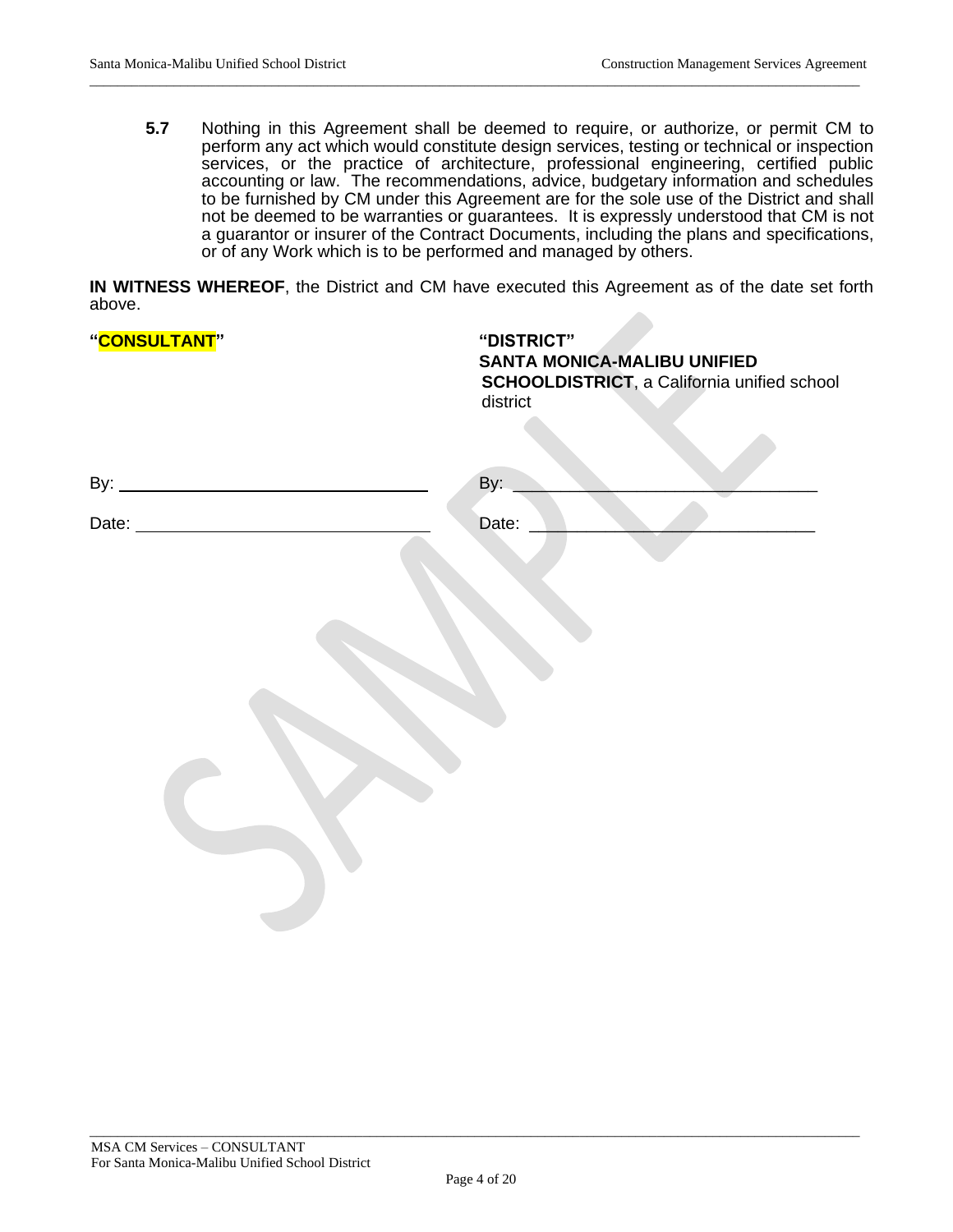### **CONDITIONS OF AGREEMENT FOR CONSTRUCTION MANAGEMENT SERVICES**

\_\_\_\_\_\_\_\_\_\_\_\_\_\_\_\_\_\_\_\_\_\_\_\_\_\_\_\_\_\_\_\_\_\_\_\_\_\_\_\_\_\_\_\_\_\_\_\_\_\_\_\_\_\_\_\_\_\_\_\_\_\_\_\_\_\_\_\_\_\_\_\_\_\_\_\_\_\_\_\_\_\_\_\_\_\_\_\_\_\_\_\_\_\_\_\_\_\_\_\_\_\_\_\_\_\_\_\_\_\_

### **ARTICLE 1 RELATIONSHIP OF PARTIES**

- **1.1 Relationship of CM to Other Project Participants.** CM's services shall be provided in conjunction with contract(s) between the District and the Architect, between the District and the Bond Program Manager Consultant, and between the District and the Contractor(s). The Architect is responsible for the adequacy and sufficiency of the Project design and the content of Design Documents for the Project. The Architect shall perform its duties in accordance with its contract(s) with the District. Except as expressly set forth herein, neither this Agreement, nor CM's rendition of services hereunder shall be deemed CM's assumption of responsibility for: (a) the adequacy or sufficiency of the Project design or the Design Documents for the Project, which are and remain that of the Architect; or (b) construction means, methods, techniques, procedures, sequences, safety at the Site, or performance of the Work in accordance with the Contract Documents, all of which are and remain the responsibility of the Contractor(s).
- **1.2 CM Independent Contractor Status; CM as Agent of District.** In providing services hereunder, CM shall be an independent contractor to the District. The express terms hereof set forth the limited extent to which CM is authorized to act as an agent on behalf of the District. CM shall be responsible to the District and third parties for the consequences of CM's actions or conduct as an ostensible agent of the District which exceed the express limited scope of CM's agency authority set forth herein.

#### **1.3 District Responsibilities.**

- **1.3.1 Information.** The District shall provide full information regarding the Project, including the District's objectives, schedule requirements and other constraints and requirements which may affect the Project Budget, time for Project completion or Project scope.
- **1.3.2 District Representative.** The District shall designate a representative to act on the District's behalf with respect to the Project and who shall be authorized to render decisions on behalf of the District and to carry out the District's responsibilities under this Agreement, all of which shall be discharged or performed in a manner so as to avoid unreasonable delay in the orderly and sequential progress of the Project construction and CM's services hereunder.
- **1.3.3 Construction Tests, Approvals and Inspections**. The District shall furnish or contract for and pay the costs of all tests, approvals or inspections required by law or other deemed necessary or appropriate in connection with construction of the Project or portions thereof.
- **1.3.4 District Consultants**. The District shall furnish all legal, accounting, insurance and other consulting services as may be necessary for the Projects.
- **1.3.5 Other Work**. The District reserves the right to perform work related to the Program/Project with the District's own forces, and to award contracts in connection with the Program/Project which are not part of the CM's responsibilities under this Agreement.
- **1.3.6 Construction Documents**. The District shall furnish CM with a sufficient quantity of Construction Documents.
- **1.4 CM Standard of Care.** CM shall provide the Basic Services and authorized Additional Services using its best professional skill and judgment, acting with due care and in accordance with professional standards of care, the terms hereof and applicable law, code, rule or regulation. CM's services hereunder shall be provided and completed promptly and in such a manner as to avoid hindrance, interruption or delay to the orderly progress and completion of Project design, bidding and construction.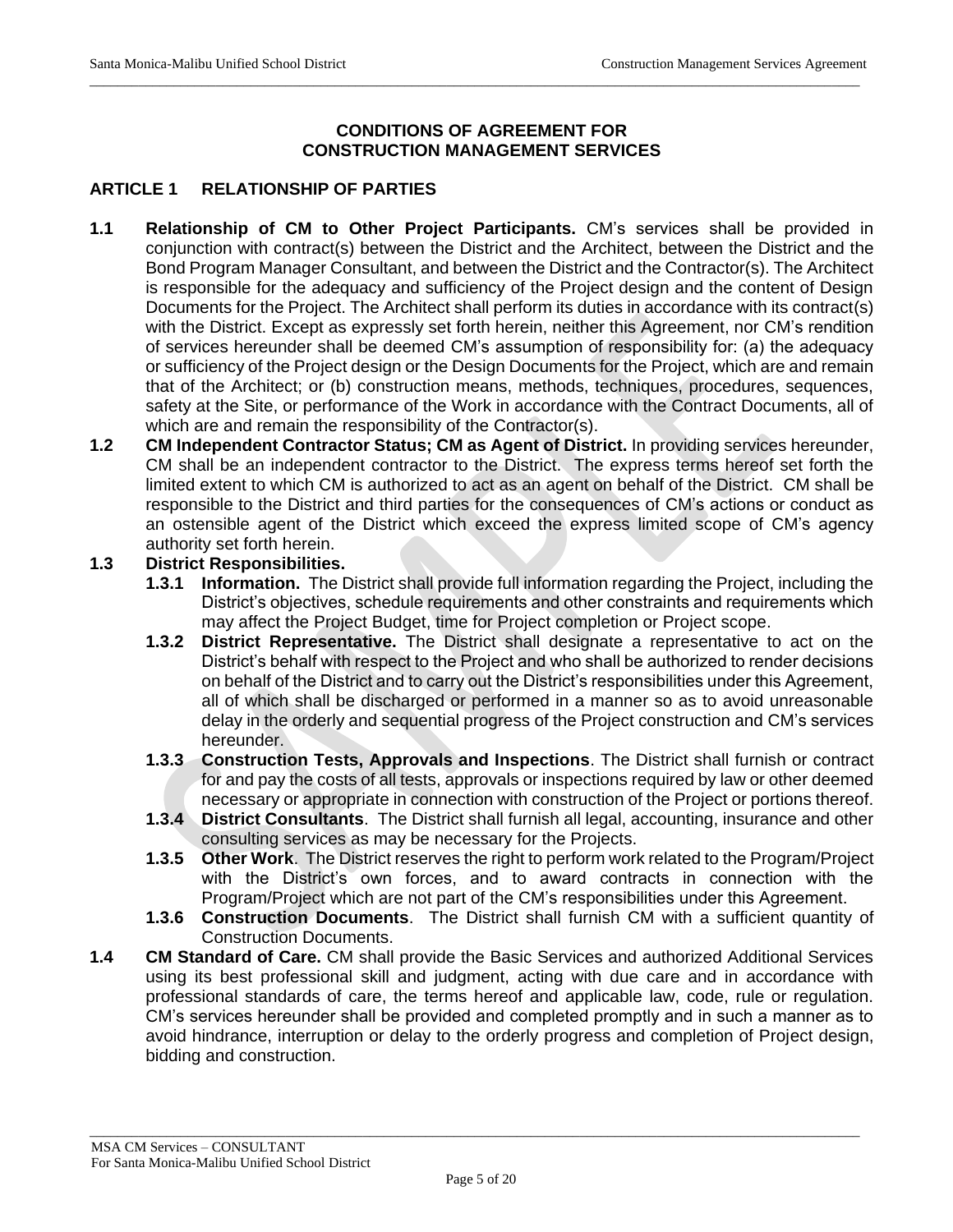### **ARTICLE 2 BASIC SERVICES**

**2.0 Personnel.** CM will establish a project and construction management organization appropriately and reasonably staffed to perform the Basic Services. CM's personnel and the specific roles, authority and responsibility of the CM's personnel are subject to the reasonable approval of the District.

\_\_\_\_\_\_\_\_\_\_\_\_\_\_\_\_\_\_\_\_\_\_\_\_\_\_\_\_\_\_\_\_\_\_\_\_\_\_\_\_\_\_\_\_\_\_\_\_\_\_\_\_\_\_\_\_\_\_\_\_\_\_\_\_\_\_\_\_\_\_\_\_\_\_\_\_\_\_\_\_\_\_\_\_\_\_\_\_\_\_\_\_\_\_\_\_\_\_\_\_\_\_\_\_\_\_\_\_\_\_

**2.0.1 Designated Personnel. CM** shall provide the following designated personnel for the term of the Agreement:

| <b>Contract Contract Contract Contract Contract Contract Contract Contract Contract Contract Contract Contract Co</b> | $\mathcal{L}^{\text{max}}_{\text{max}}$ and $\mathcal{L}^{\text{max}}_{\text{max}}$ and $\mathcal{L}^{\text{max}}_{\text{max}}$ | and the state of the state of the state of the state of the state of the state of the state of the state of th        |
|-----------------------------------------------------------------------------------------------------------------------|---------------------------------------------------------------------------------------------------------------------------------|-----------------------------------------------------------------------------------------------------------------------|
| and the state of the state of the state of the state of the state of the state of the state of the state of th        | and the state of the state of the state of the state of the state of the state of the state of the state of th                  | <b>Contract Contract Contract Contract Contract Contract Contract Contract Contract Contract Contract Contract Co</b> |
| <b>Contract Contract Contract Contract Contract Contract Contract Contract Contract Contract Contract Contract Co</b> | $\mathcal{L}^{\text{max}}_{\text{max}}$ and $\mathcal{L}^{\text{max}}_{\text{max}}$ and $\mathcal{L}^{\text{max}}_{\text{max}}$ | and the state of the state of the state of the state of the state of the state of the state of the state of th        |

- **2.0.2 CM's Project Executive or Principal-in-Charge.** The CM's Project Executive or Principal-in-Charge shall have the overall responsibility for performance of CM's obligations hereunder and be authorized to act on behalf of the CM in discharge of CM's services hereunder.
- **2.0.3 Change of Personnel.** Appropriate staffing may require the replacement of designated personnel or the addition of CM personnel to perform the Basic Services at no change to the Contract Price. District approval of such personnel shall be obtained in advance. District reserves the right to refuse any candidate for a designated position.

#### **2.1 Design Consultant Selection**

- **2.1.1** Assist District with development of design procurement documentation. Assist District with outreach to appropriate design consultants. Assist District with selection of design consultants.
- **2.1.2** Assist District with determination of appropriate project delivery method and structure.
- **2.1.3** Assist District with determination of scope of work, order of projects, and budget and schedule for individual campus projects.
- **2.1.4** Coordinate site access and project discussions with site administrators.

#### **2.2 Pre-Construction/Design Phase.**

- **2.2.1 Review of Project Requirements.** Provide preliminary evaluation of the Project budget requirements. With the Architect's assistance, prepare preliminary estimates of Construction Cost for early schematic designs based on area, volume, and other standards. Assist the District and the Architect in achieving mutually agreed upon Project budget requirements and other design parameters. Provide cost evaluations of alternative materials and systems.
	- **a) Cash Flow Tracking System**. With the District's assistance, provide a detailed cash flow tracking system for all Projects and their funding sources. System must be approved and accepted by the District. Update the cash flow spread sheet bimonthly or as required by the District.
	- **b) Construction Project Management Plan**. Develop a Project Management Plan, including considerations of budget, design, operational requirements and schedule for the overall Project. In conjunction with the District, identify and develop alternatives for sequencing, management or planning of Project construction and design for more efficient or economic means of achieving the District's Project objectives. Based upon Project delivery and design standards defined by the District, develop for the District's approval an overall optimum Construction Project Management Plan, including schedule of critical milestones for all defined Projects.
	- **c) Project Controls**. Develop and implement Project management controls, utilizing the system designated by the District, including planning, scheduling, communications, budgeting, progress reporting and problem identification, tracking and resolution.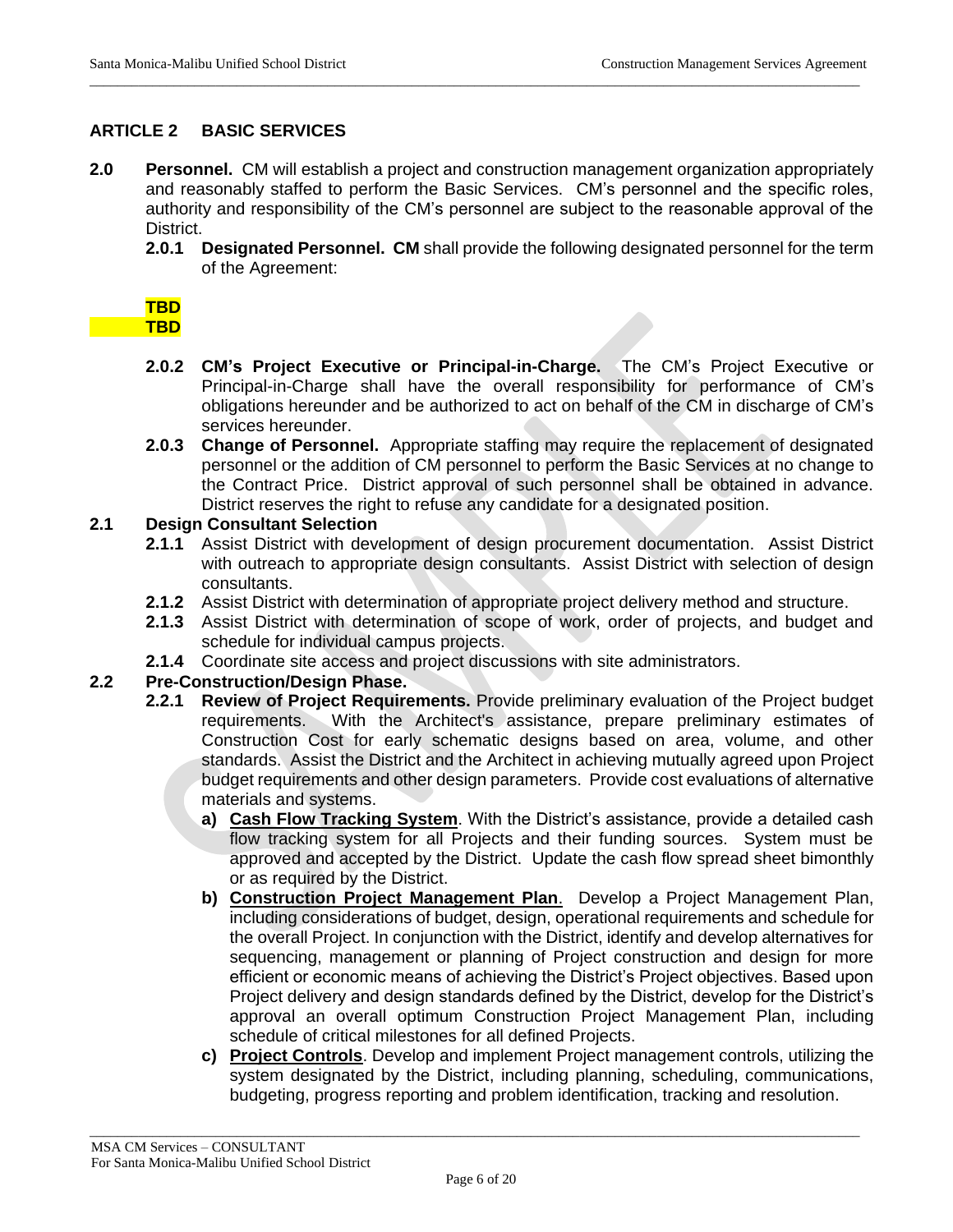**d) Monthly Reports.** Provide for the District's review and acceptance, a monthly report for the Project. This report shall status the progress of the overall Project as well as all project elements that are under construction. Assist the District in providing all construction-related Board of Education agenda items. Examples: Amendments, Change Orders, Notices to Proceed, Notices of Completion, Authorization to Bid, Awards of Contract, etc.

\_\_\_\_\_\_\_\_\_\_\_\_\_\_\_\_\_\_\_\_\_\_\_\_\_\_\_\_\_\_\_\_\_\_\_\_\_\_\_\_\_\_\_\_\_\_\_\_\_\_\_\_\_\_\_\_\_\_\_\_\_\_\_\_\_\_\_\_\_\_\_\_\_\_\_\_\_\_\_\_\_\_\_\_\_\_\_\_\_\_\_\_\_\_\_\_\_\_\_\_\_\_\_\_\_\_\_\_\_\_

**e) Project Schedule.** Provide for the District's review and acceptance, and periodically update, a Project schedule that coordinates and integrates the CM's services, the Architect's services and the District's responsibilities with anticipated construction schedules.

#### **2.2.2 Constructability Review.**

- a) Provide plan review comments of Design Documents during Schematic Design and Design Development Phases to determine conformity with the general scope of Work identified by the District, the District's construction standards and design guidelines, the Architect's professional standard of care, and for clarity, consistency and coordination of the various components of the Design Documents. Advise on site use and improvements, selection of materials, building systems and equipment and methods of project delivery. Provide recommendations on relative feasibility of construction methods, availability of materials and labor, time requirements for procurement, installation and construction, and factors related to cost including, but not limited to, costs of alternative designs of materials, preliminary budgets and possible economics.
- b) Perform a constructability review of Design Documents at 30% and at 80% completion of the Construction Document phase to determine conformity with the general scope of Work identified by the District, the District's construction standards and design guidelines, the Architect's professional standard of care, and for clarity, consistency and coordination of the various components of the Design Documents. CM shall maintain a written log or other documentation of comments, recommendations or other notations generated in the course of its constructability review, and all such materials shall be available to the District for review or reproduction upon the District's reasonable request. Upon completion of its constructability review, CM shall provide the District with a comprehensive final report on a sheet-by-sheet basis of its review, findings and recommendations. In consultation with the District, a determination will be made by the CM for the items reflected in its final constructability report which are to be incorporated into the Design Documents. CM will thereafter monitor the Architect's revisions of the Design Documents for the purpose of ensuring that constructability review comments and recommendations are accurately and completely incorporated into the Design Documents.
- c) The constructability review conducted by CM hereunder is distinguished from the actions, responsibilities and work product of the Architect; CM's constructability review and the comments or recommendations resulting therefrom are advisory to the District and the Architect. The CM's constructability review shall, however, represent CM's best professional judgment that the Design Documents meet the scope of Work, design and construction guidelines established by the District for the Project or by applicable, law, code, regulation or ordinance and are suitable for bidding and construction. Subject to the foregoing limitations, by performing the constructability review and its comments or recommendations resulting therefrom, CM shall not be deemed to have assumed responsibility for the Project design or the contents of the Design Documents.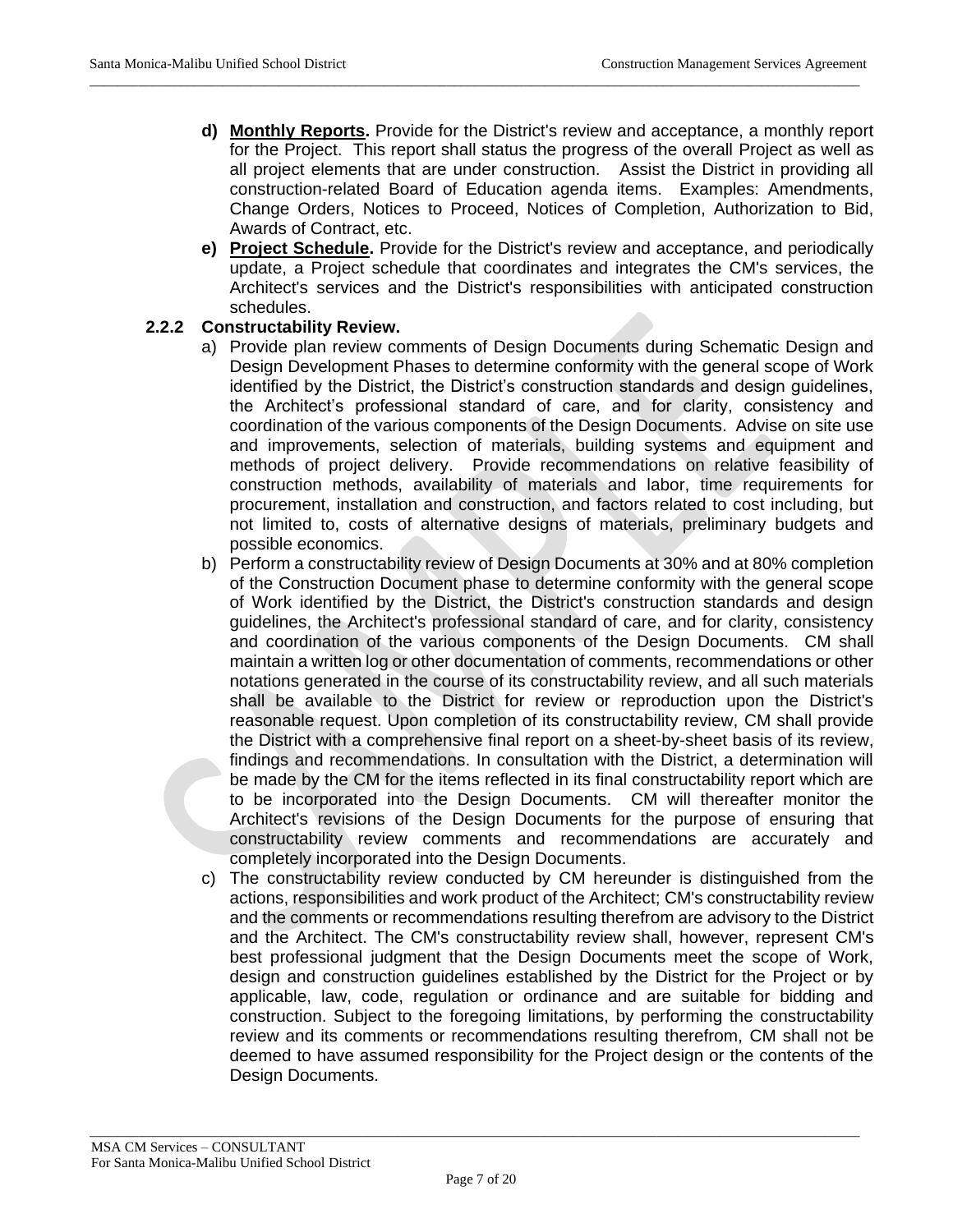d) CM shall provide value analysis of the Design Documents prepared in the Schematic Design Phase and the Construction Documents Phase of the Architect's Contract with the District for the Project and the proposed materials, equipment, systems and other items depicted therein to evaluate and make recommendations to the District for alternatives, deletions or amendments which pertain to anticipated construction costs, useful life, maintenance and operational costs or efficiency of operations. CM shall provide the District with written value analysis recommendations, cost/benefit analyses of value engineering recommendations and in consultation with the District, determine the extent to which the CM's value analysis recommendations are to be incorporated into the Design Documents. Where value analysis recommendations are to be incorporated into the Design Documents, CM shall monitor the Architect's incorporation of such recommendations to ensure that they are completely and accurately incorporated into the Design Documents. Value analysis recommendations shall represent CM's best professional judgment that the form, fit and function of various items and components as depicted in the Design Documents are not materially affected by such recommendations and that the District will be benefited by incorporation of such recommendations by reduced construction costs, reduced operational costs or maintenance costs and/or extended useful life.

\_\_\_\_\_\_\_\_\_\_\_\_\_\_\_\_\_\_\_\_\_\_\_\_\_\_\_\_\_\_\_\_\_\_\_\_\_\_\_\_\_\_\_\_\_\_\_\_\_\_\_\_\_\_\_\_\_\_\_\_\_\_\_\_\_\_\_\_\_\_\_\_\_\_\_\_\_\_\_\_\_\_\_\_\_\_\_\_\_\_\_\_\_\_\_\_\_\_\_\_\_\_\_\_\_\_\_\_\_\_

- e) Review the Architect's 100% contract document submission and provide written comments on the coordination of the various disciplines, including civil, structural, architectural, mechanical, electrical, HVAC, plumbing, and landscape.
- **2.2.3 Interim Housing.** Provide for the District's review and acceptance, schedules and coordination pertaining to moving, relocation, temporary housing and storing of District's material prior to the construction phase of the Projects.
- **2.2.4 Construction Cost Estimate.** CM shall review the construction cost estimate prepared by the Architect and the District's construction budget for the Project at the completion of Schematic Design, Design Development and 70%-90% Construction Document phases. Based upon Design Documents revised to incorporate any constructability review comments and value engineering recommendations ("Construction Documents"), the CM will prepare a detailed construction cost estimate; if requested by the District and as an additional service. Provide ongoing estimates for all proposed changes to the Program and/or its projects. Where the CM's construction cost estimate varies from the Architect's estimate or the District's construction budget, CM shall reconcile such difference and make recommendations for modifications of the Project scope, work depicted in the Construction Documents, or other measures so that the construction cost estimate conforms with the District's Project construction budget. CM shall make recommendations for items, systems or products whether or not depicted in the Construction Documents as suitable for bidding as alternate additives or deductions. Since CM has no control over cost of labor, materials, or equipment, or over the contractor's method of determining prices & profit, or over competitive bidding or current market conditions, the opinion of probable construction cost provided in this Article is made on the basis of professional experience and qualifications. The opinion represents CM's best judgment as a professional construction consultant familiar with the construction industry. However, CM cannot and does not guarantee the bids, negotiated prices or that the construction cost will not vary from any cost estimate or the opinions of probable cost prepared by them.
- **2.2.5 Project Safety**. CM shall review safety programs of the Contractors for conformity with requirements of the Construction Contracts and applicable law; CM shall monitor the Contractors' compliance with safety programs and advise the District of measures, if any, necessary or appropriate to obtain the Contractors' compliance. CM's responsibilities for monitoring of safety programs shall not extend to direct control over or charge of the acts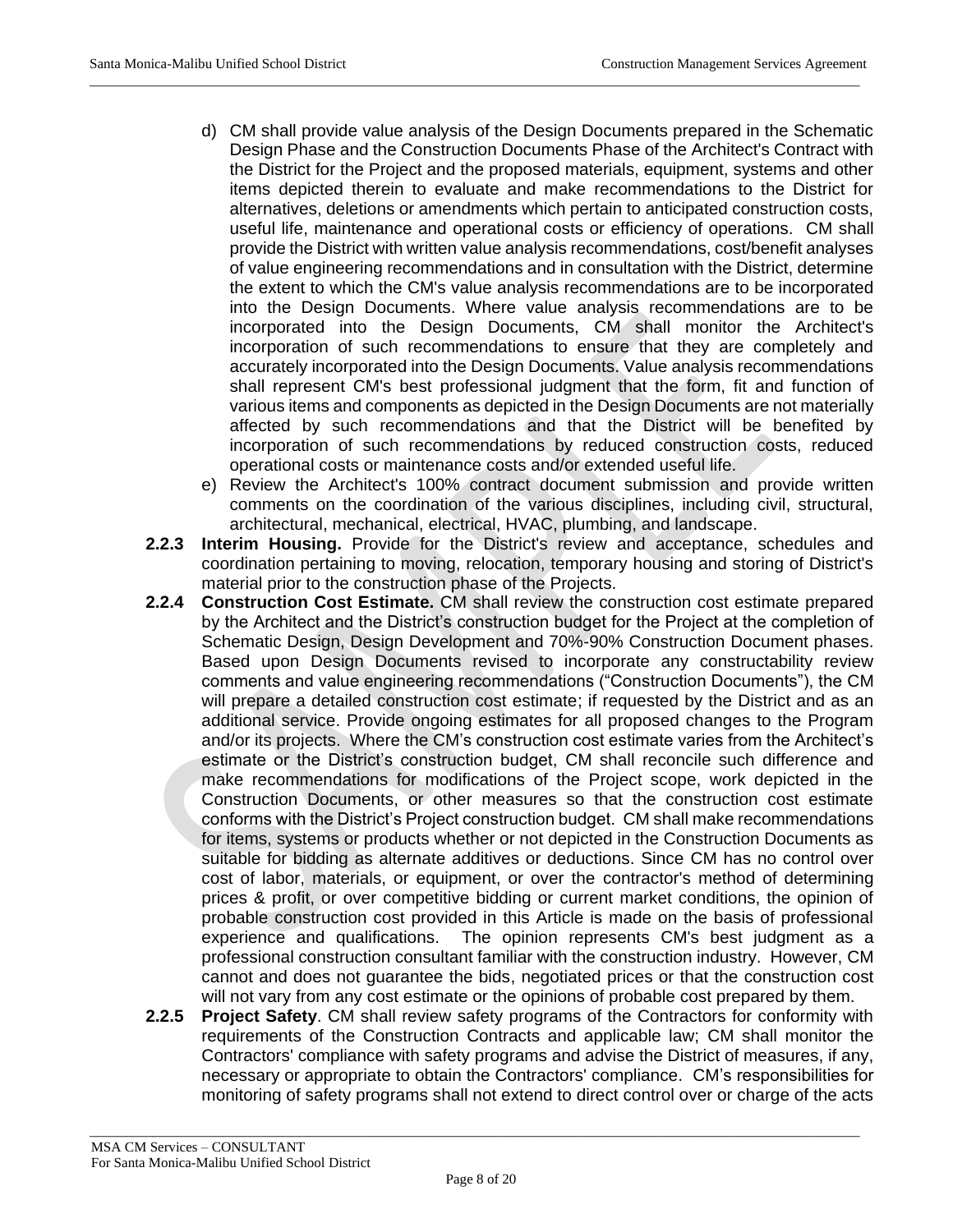or omission of the Contractors. By undertaking the obligations hereunder, CM shall not be deemed to have assumed responsibility for the adequacy or sufficiency of safety programs implemented by Contractors.

**2.2.6 Project Construction Schedule.** Identify Project Construction Schedules within the Master HVAC Project Schedule. Provide a preliminary Project Construction Schedule for each set of Bidding documents. Require that each Contractor develop a Project Construction Schedule providing for all major elements such as phasing of construction times of commencement and completion required for each Contractor.

\_\_\_\_\_\_\_\_\_\_\_\_\_\_\_\_\_\_\_\_\_\_\_\_\_\_\_\_\_\_\_\_\_\_\_\_\_\_\_\_\_\_\_\_\_\_\_\_\_\_\_\_\_\_\_\_\_\_\_\_\_\_\_\_\_\_\_\_\_\_\_\_\_\_\_\_\_\_\_\_\_\_\_\_\_\_\_\_\_\_\_\_\_\_\_\_\_\_\_\_\_\_\_\_\_\_\_\_\_\_

- **2.2.7 Long Lead Items.** Investigate and recommend a schedule for the District's purchase of materials and equipment requiring long lead time procurement, and coordinate the schedule with the early preparation of portions of the Contract Documents by the Architect. Expedite and coordinate delivery of these purchases with the District.
- **2.2.8 Labor Analysis.** Analyze the types and quantities of labor required for the Project and review the availability of appropriate categories of labor required for critical phases. Make recommendations for actions designed to minimize adverse effects of labor shortages.
- **2.2.9 Public Relations.** CM will assist the District in public relations activities including preparation of the Project information, and attending internal and public meetings as required, including site meetings and Board meetings as required by the District. CM will assist the District in developing and implementing communication with the District's constituents and the community it serves.
- **2.2.10 Hazardous Materials Abatement.** CM, in cooperation with the District's consultants, shall assist the District with the coordination of any abatement processes.
- **2.2.11 State Applications.** The CM, in cooperation with the District and Architect, shall assist the District with the preparation, tracking and updates regarding current and anticipated applications with State agencies for funding.
- **2.2.12 Permits.** Assist the District in obtaining building permits and special permits for permanent improvements, excluding permits required to be obtained directly by the various Contractors. Assist the District in verifying that the District has paid applicable fees and assessments. Assist in obtaining approvals from authorities having jurisdiction over the Project.

# **2.3 Bidding Phase.**

- **2.3.1 Pre-qualification of Bidders.** CM will assist and make recommendations to the District regarding:
	- a) Process, procedures and criteria for pre-qualification of potential Contractors to bid upon the Construction Contract to be awarded by the District for the Project;
	- b) Establishment of qualification criteria for the Construction Contract;
	- c) Solicitation and development of Contractor's interest in the Project;
	- d) Issuance of Pre-Qualification questionnaires to potential bidders;
	- e) Review potential bidders' responses to Pre-Qualifications questionnaires; and
	- f) Recommendations to the District for selection of contractors deemed qualified to submit bids for the Construction Contract.
- **2.3.2 Development and Issuance of Contract and Bid Documents.** Based upon the Design Documents developed and prepared by the Architect, CM will assist and make recommendations to the District for development, preparation and issuance of Contract Documents for the Construction Contract and Bid Documents for bidding the Construction Contract for Project Construction. CM will assist in the preparation of General Conditions and other supplementary conditions as necessary for the Construction Contract and review applicable portions of the Design Documents, including Specifications for content, consistency and coordination. CM will assist the District in complying with applicable legal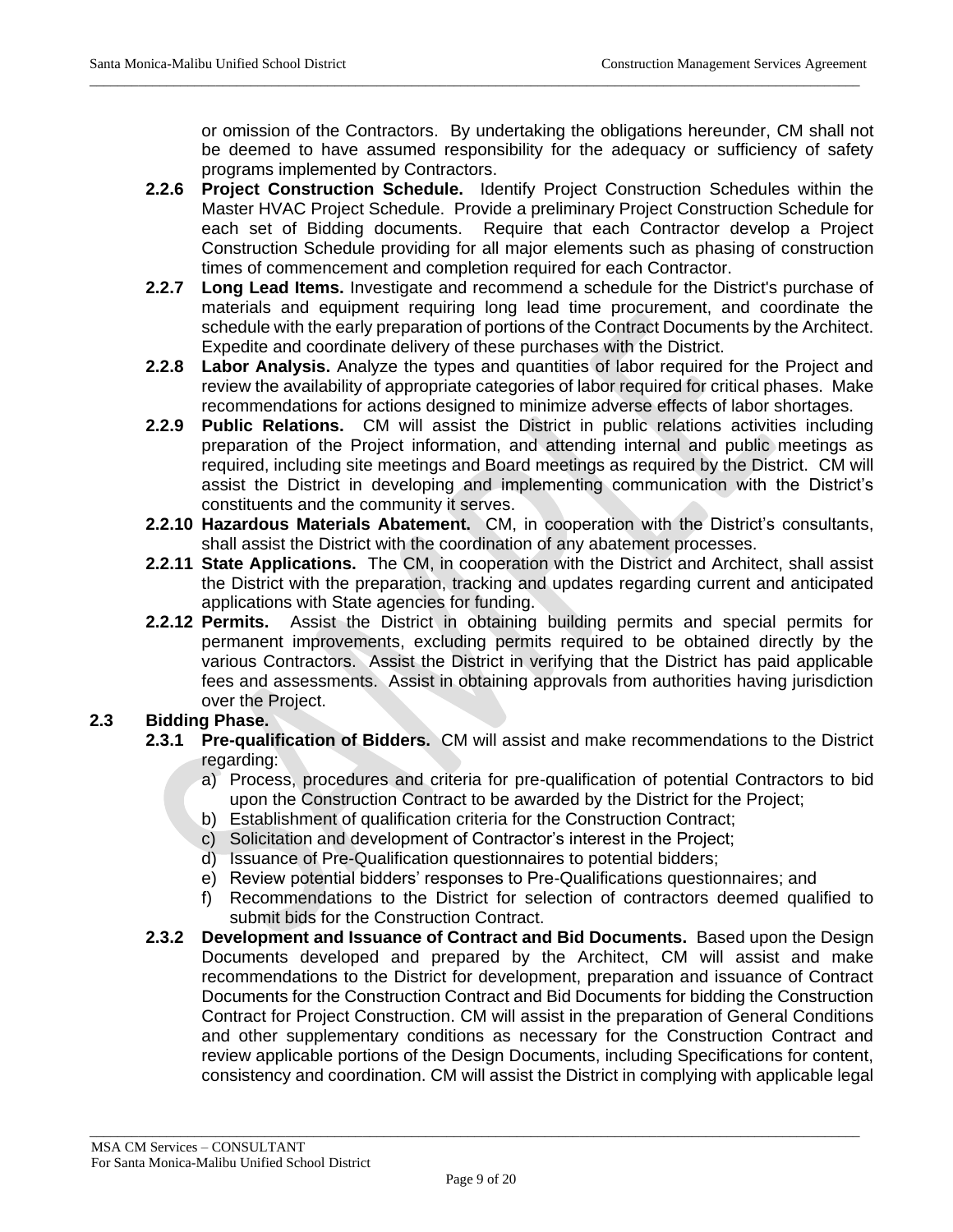requirements for the advertisement and solicitation of Bid Proposals from Contractors. CM will assist in the establishment of bidding schedules.

**2.3.3 Bidding Process.** During the bidding for the Construction Contract, CM will:

\_\_\_\_\_\_\_\_\_\_\_\_\_\_\_\_\_\_\_\_\_\_\_\_\_\_\_\_\_\_\_\_\_\_\_\_\_\_\_\_\_\_\_\_\_\_\_\_\_\_\_\_\_\_\_\_\_\_\_\_\_\_\_\_\_\_\_\_\_\_\_\_\_\_\_\_\_\_\_\_\_\_\_\_\_\_\_\_\_\_\_\_\_\_\_\_\_\_\_\_\_\_\_\_\_\_\_\_\_\_

- a) conduct one or more pre-bid conference(s), as necessary with the potential bidders and record, prepare and distribute minutes thereof;
- b) assist the Architect with responses, on behalf of the District, to bidders' inquiries, questions or clarifications relating to the bidding, the Project or the Design Documents, with responses being based upon information provided by the District and/or the Architect and in consultation with the District; where necessary or appropriate, CM will assist the District and the Architect in the development and issuance of addenda to the Contract Documents, Bid Documents and/or Design Documents for the Construction Contract;
- c) assist the District in the receipt and review of Bid Proposals, including review for responsiveness and bidder responsibility, preparation of bid summary analyses and a recommendation for the selection of a bidder for award of the Construction Contract; assist the District in obtaining required governmental approval(s) for award of the Construction Contract; and
- d) assist the District in preparing Construction Contracts.

### **2.4 Construction Phase.**

- **2.4.1 Administration and Coordination of Construction Contract(s) and Construction.** CM will provide administrative, management and related services necessary to generally administer the Construction Contract(s) and to observe the Work of the Contractor during the Construction Phase of the Project including:
	- a) Assist the District in receiving and reviewing the Contractor's Certificates of Insurance and Bonds along with commentary as to the extent to which such Certificates of Insurance and Bonds comply with the applicable terms of the Contract Documents and the Construction Contract;
	- b) Provide advice and recommendations to the District for issuance of Notice to Proceed directing commencement of work under the Construction Contract(s);
	- c) Schedule, coordinate and conduct pre-construction, progress, and construction meetings; recording, maintaining and distributing minutes thereof;
	- d) In consultation with the Architect, develop and implement procedures for the submittal and processing of Submittals required by the Construction Contract. CM will review Contractor's Submittals and coordinate the same for transmittal to the Architect for review and approval;
	- e) In consultation with the District and the Architect, develop and implement procedures for the handling and disposition of the Contractor's requests for information or clarifications;
	- f) Establish and implement procedures for the transmittal and receipt of communications, drawings and other information between CM, Architect and the Contractor relating to Project construction; and
	- g) Assist the District in selection and retention of testing laboratories, inspection services, surveyors and other special consultants for Project construction;
	- h) Coordinate Site activities of the Contractor(s) and allocation of Site staging and storage areas.
	- i) Assist the District, Architect and Inspector with monitoring certified payroll for the entire Project, if required.
	- j) With the Architect and the District's maintenance personnel, observe the Contractors' check-out of utilities, operational systems and equipment for readiness and assist in their initial start-up and testing.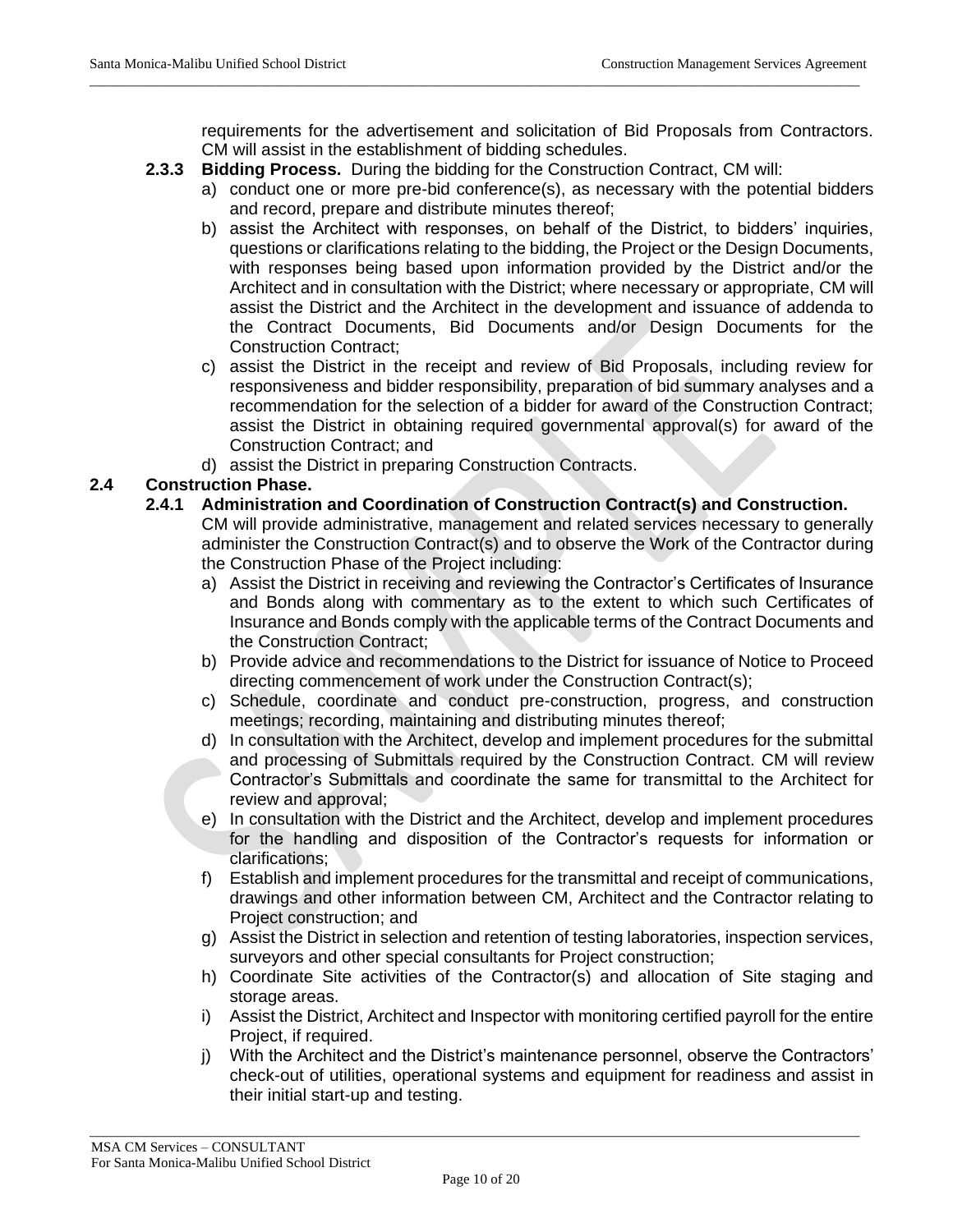With respect to each Contractor's own work, CM shall not have control over or charge of and shall not be responsible for the work, for construction means, methods, techniques, sequences or procedures, or for safety precautions and programs in connection with the work of each of the Contractors, since these are solely the Contractor's responsibility under the Contract for Construction. CM shall not have control over or charge of acts or omissions of the Contractors, Subcontractors, or their agents or employees, or any other persons performing portions of the work not directly employed by CM or under contract to CM.

### **2.4.2 Monitoring of Construction Costs; Contractor(s)' Applications for Payments.**

\_\_\_\_\_\_\_\_\_\_\_\_\_\_\_\_\_\_\_\_\_\_\_\_\_\_\_\_\_\_\_\_\_\_\_\_\_\_\_\_\_\_\_\_\_\_\_\_\_\_\_\_\_\_\_\_\_\_\_\_\_\_\_\_\_\_\_\_\_\_\_\_\_\_\_\_\_\_\_\_\_\_\_\_\_\_\_\_\_\_\_\_\_\_\_\_\_\_\_\_\_\_\_\_\_\_\_\_\_\_

- **a) Construction Costs.** CM will monitor the Construction Costs and advise the District of the financial condition of the Project by:
	- 1) Development of Project cash flow reports, forecasts and other financial reports to the District, including those reflecting variations between actual Construction Costs and the Construction Costs Budget and estimated costs of unperformed Project activities;
	- 2) Maintaining records reflecting the actual costs for activities completed or in progress, including records relating to work performed on a unit cost basis and additional work performed by the Contractor on a time and materials basis, or other work requiring accounting records;
	- 3) Monitor and advise the District of costs pertaining to potential, pending and completed changes to Construction Contract; and
	- 4) Advising and making recommendations to the District for adjustments to the Construction Cost Budget relative to actual or anticipated Construction Costs.
- **b) Applications for Progress Payments.** CM will participate in the review and disbursement of Progress Payments to the Contractor and in consultation with the District and the Architect, make recommendations for the disbursement of Progress Payments to the Contractor(s) as follows:
	- 1) CM will assist in the development of procedures for submittal, review, processing and disbursement of Progress Payments to Contractor(s), along with associated forms and reporting systems.
	- 2) Based upon CM's observations and evaluations of each Application for Progress Payment, CM will review and certify to the District the amount due on each such Application for Progress Payment; CM's certifications constitute a representation to the District that, based on CM's observations at the Site, the data in each Application for Progress Payment, and to the best of CM's knowledge, information and belief, the Work has progressed to the point indicated in the Application for Progress Payment and the quality of the Work is in generally in accordance with the Contract Documents for the Construction Contract.
	- 3) CM's representations relative to Applications for Progress Payment are subject to an evaluation of the Work for conformity with the Contract Documents for the Construction Contract(s) upon Substantial Completion, results of subsequent tests and procedures, minor deviations from the Contract Documents correctable prior to completion and any specific qualifications expressed by CM in its certification. CM's issuance of a Certificate pursuant to the preceding shall be a representation that the Contractor(s) is/are entitled to payment in the amount so certified.
	- 4) The issuance of a Certificate for Payment shall not be a representation that the CM has (1) made exhaustive or continuous on-site inspections to check the quality or quantity of the Contractor's work, (2) reviewed construction means, methods, techniques, sequences for the Contractor's own work, or procedures, or (3)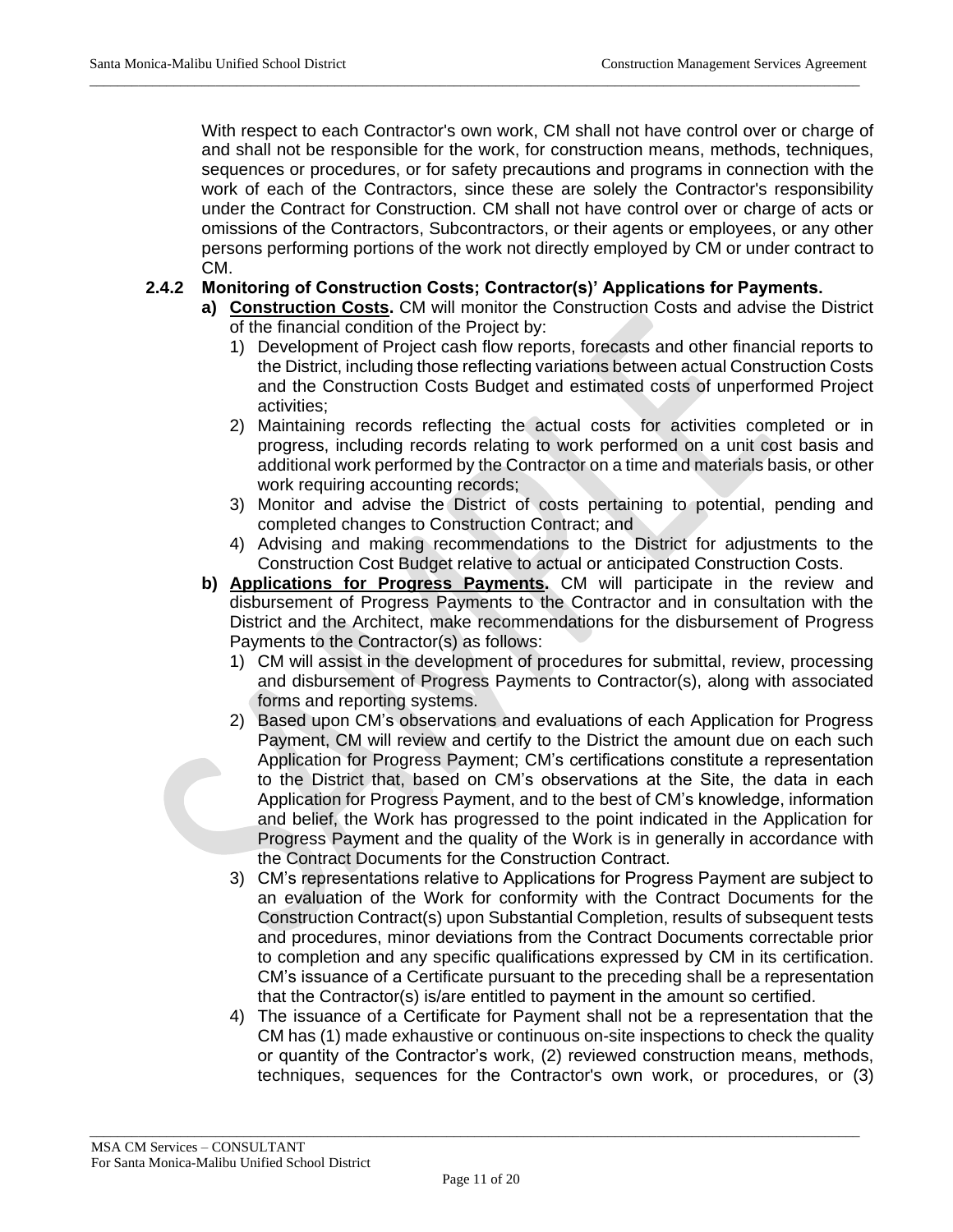ascertained how or for what purpose the Contractor has used money previously paid on account of the Contract Sum for the Project.

**c) Construction Contract Close-Out; Final Payment.** In consultation with the District and the Architect, CM will assist and participate in the review of Applications for Final Payment. CM will compile for transmittal to the District the Close-Out documents required by the Construction Contract(s), including Record Drawings, Operations and Maintenance Manuals, test certificates, warranties and guarantees. CM will review and in consultation with the District and the Architect, CM will make recommendations to the District as to Final Completion of the Construction Contract(s) and disbursement of the Final Payment under the Construction Contract(s).

\_\_\_\_\_\_\_\_\_\_\_\_\_\_\_\_\_\_\_\_\_\_\_\_\_\_\_\_\_\_\_\_\_\_\_\_\_\_\_\_\_\_\_\_\_\_\_\_\_\_\_\_\_\_\_\_\_\_\_\_\_\_\_\_\_\_\_\_\_\_\_\_\_\_\_\_\_\_\_\_\_\_\_\_\_\_\_\_\_\_\_\_\_\_\_\_\_\_\_\_\_\_\_\_\_\_\_\_\_\_

## **2.4.3 Project Progress.**

- **a) Project Schedule(s).** CM shall review the Contractor(s)' Project Construction Schedule(s) and updates thereof and shall endeavor to secure Contractor(s)' compliance with such Schedules. CM shall advise the District of compliance with the terms of the Construction Contract(s) along with measures appropriate to obtain compliance if necessary. CM is not and will not be in control of the Architect's or Contractors' activities in connection with the Project, and therefore, CM cannot warrant or represent that the actual construction schedule will be consistent with the estimated construction schedule for the Project.
- **b) Progress Records.** CM will maintain records of the progress of construction of Project construction, including written progress reports and photographs reflecting the status of Project construction and percentage completion. CM will maintain daily records during Project construction showing weather conditions, Subcontractors at the Site, work in progress, work accomplished, problems encountered and other matters materially affecting the Project, completion of the Project or Construction Costs. The CM to provide updates to the District file storage system every week at a minimum.
- **c) Substantial Completion and Final Completion.** Upon request of the Contractor(s), CM will in conjunction with the District and the Architect determine that Substantial Completion and Final Completion have been achieved.

## **2.4.4 On-Site Observations.**

- **a) CM On-Site.** During Project construction and at substantially all times during which there are construction activities under the Construction Contract, CM shall have its Construction Manager or other authorized representative at the Site to observe Site construction activities. CM shall maintain in their office, on a current basis, the Construction Contract(s), Drawings, Specifications, Addenda, approved Change Orders and other Modifications, in good order and marked to record all changes made during construction; Shop Drawings; Product Data; Samples; submittals; purchases; materials; equipment; applicable handbooks; maintenance and operating manuals and instructions; and other related documents. Make all records available to the District and the Architect. At the completion of the Project, deliver all such records to the District, such that the Architect may complete the record As-Built drawings.
- **b) Construction Quality.** The CM will endeavor to guard the District against defects and deficiencies in construction and workmanship on the basis of its Site observations, and a quality control program established and implemented hereunder to monitor the workmanship of the Contractor(s) for conformity with: (a) accepted industry standards; (b) applicable laws, codes, regulations, ordinances or rules: (c) and the requirements of the Construction Contract.
- **c) Rejection of Work.** Whenever in the ordinary course of discharging its services hereunder CM shall discover or observe patent conditions of defective or deficient construction or workmanship which has or may have an adverse impact upon building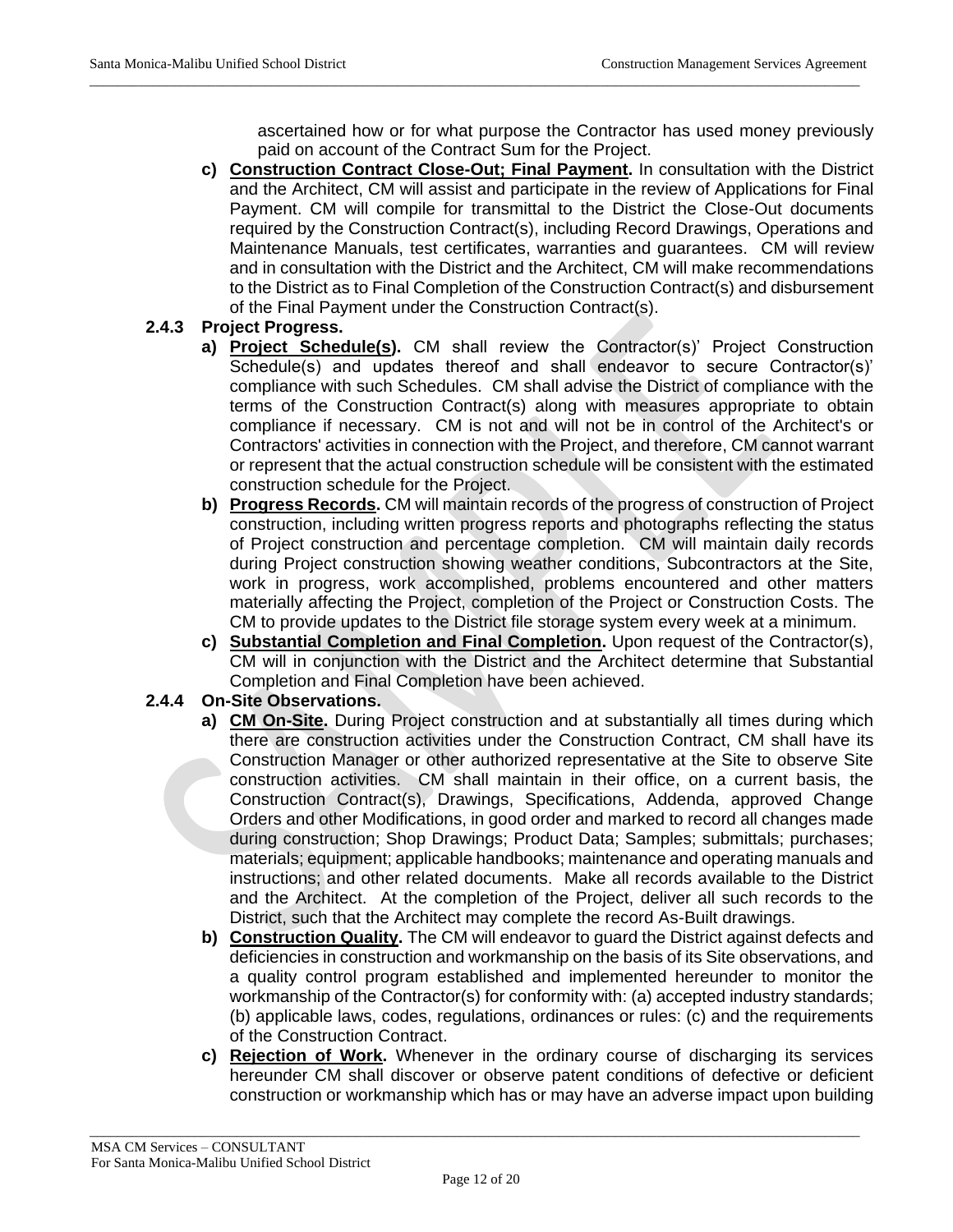life-safety systems or operations, structural elements or integrity or the safety of persons or property, CM shall take prompt action appropriate under the circumstances, including stopping the work and thereupon notifying the District in writing. In other circumstances where defective or deficient Work is observed by CM, the District shall be notified in writing by the CM of such conditions and if directed by the District, the CM shall stop or reject such Work. CM's responsibilities hereunder shall be limited to defective or deficient work of an apparent and patent nature.

\_\_\_\_\_\_\_\_\_\_\_\_\_\_\_\_\_\_\_\_\_\_\_\_\_\_\_\_\_\_\_\_\_\_\_\_\_\_\_\_\_\_\_\_\_\_\_\_\_\_\_\_\_\_\_\_\_\_\_\_\_\_\_\_\_\_\_\_\_\_\_\_\_\_\_\_\_\_\_\_\_\_\_\_\_\_\_\_\_\_\_\_\_\_\_\_\_\_\_\_\_\_\_\_\_\_\_\_\_\_

**d) Site Safety**. CM shall review safety programs of the Contractor(s) for conformity with requirements of the Construction Contract(s) and applicable law; CM shall monitor the Contractor(s)' compliance with mandated State and Federal safety programs and advise the District of measures, if any, necessary or appropriate to obtain the Contractor(s)' compliance. CM's responsibilities for monitoring of safety programs shall not extend to direct control over or charge of the acts or omission of the Contractors. By undertaking the obligations hereunder, CM shall not be deemed to have assumed responsibility for the adequacy or sufficiency of safety programs implemented by Contractor(s).

### **2.4.5 Changes and Claims.**

- **a) Coordination of Changes.** CM will coordinate and disseminate correspondence, drawings and other written materials by and between the Contractor(s), the District and the Architect relating to Changes to the work of the Construction Contracts. CM will coordinate the Contractor(s)' performance of Changes. CM will maintain a log or other records to monitor the pendency and disposition of Changes and Change Orders to keep the District advised of the status of the same and the actual or potential impact of any particular Change or Change Order or the cumulative effects thereof on Project construction costs or completion.
- **b) Processing of Changes and Change Orders.** CM will assist the District and the Architect in evaluation of requests by Contractor for issuance of Change Orders, assist in negotiations with Contractor(s)' proposals relative to Change Orders and the adjustment of Contract Price or Contract Time under the Construction Contract(s). CM will make recommendations to the District and the Architect for handling and disposition of the Contractor(s)' proposals relative to Change Orders. If a Change to the work of the Construction Contract(s) is approved or authorized by the District, CM will assist the District and the Architect in the preparation of a Change Order reflecting such approved or authorized change to the Construction Contract(s).
- **c) Claims Handling.** CM will assist the Architect in the review, evaluation and processing of claims asserted by Contractor(s); CM will make recommendations to the District as to the merit, handling and disposition of Contractor(s)' claims.

## **ARTICLE 3 ADDITIONAL SERVICES**

**3.0 Additional Services.** The services described in this Article 3 are not included in the Basic Scope of CM's services hereunder. If the District shall request any of the Additional Services described in this Article 3, CM shall be compensated for the same in accordance with the provisions of the Agreement relating to Additional Services. If Additional Services described below are provided by CM through no fault or neglect of CM, prior to providing any such Additional Services, CM shall notify the District in writing. Unless the District shall notify CM in writing authorizing Additional Services, CM shall not proceed to provide such Additional Services. The following constitute Additional Services: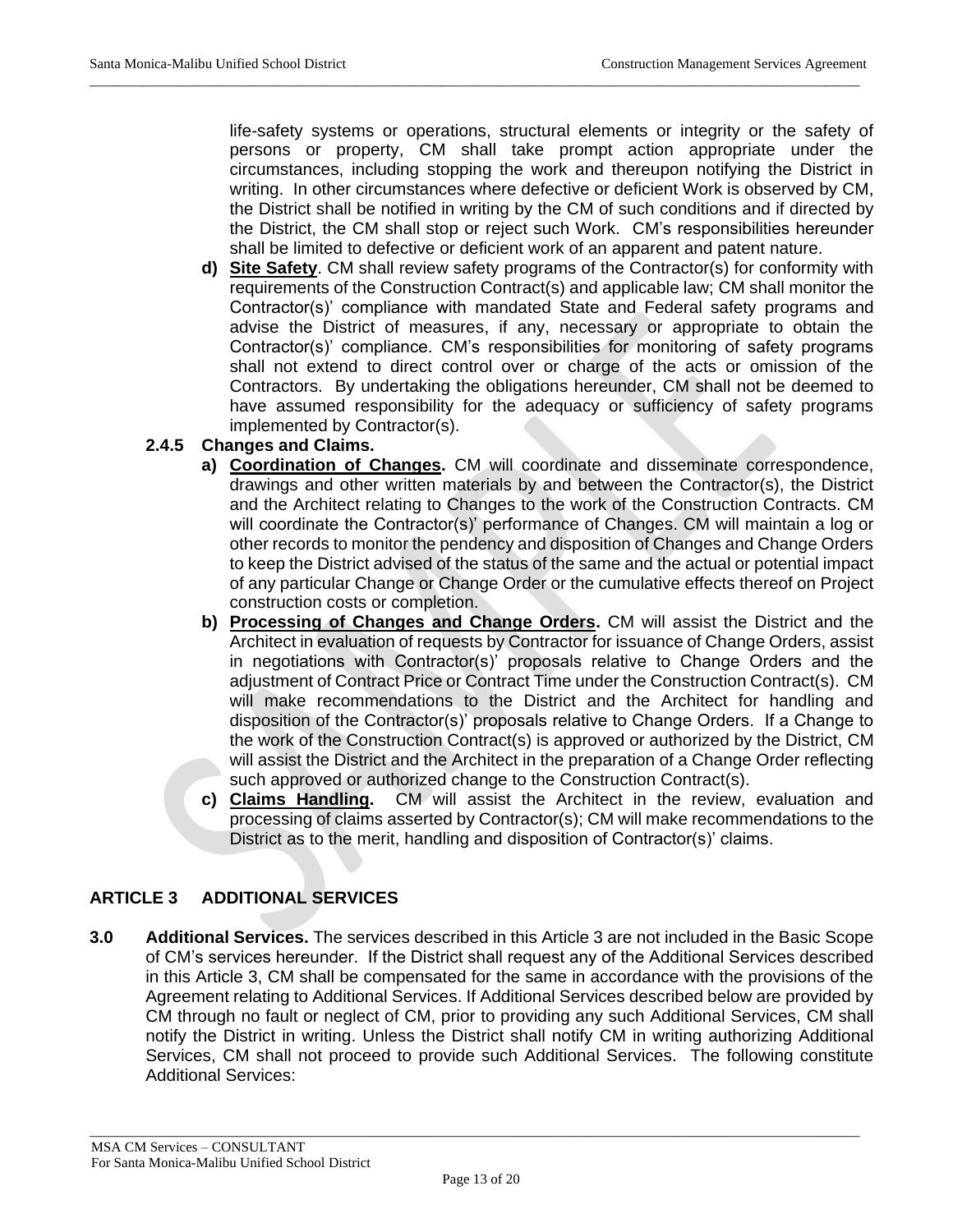a) Services and consultation associated or necessitated by damage to the Project prior to completion by fire or other casualty.

\_\_\_\_\_\_\_\_\_\_\_\_\_\_\_\_\_\_\_\_\_\_\_\_\_\_\_\_\_\_\_\_\_\_\_\_\_\_\_\_\_\_\_\_\_\_\_\_\_\_\_\_\_\_\_\_\_\_\_\_\_\_\_\_\_\_\_\_\_\_\_\_\_\_\_\_\_\_\_\_\_\_\_\_\_\_\_\_\_\_\_\_\_\_\_\_\_\_\_\_\_\_\_\_\_\_\_\_\_\_

- b) Services in connection with any arbitration or other legal proceeding arising out of the Project, except to the extent that CM is a party to such proceeding.
- c) Services relative to future systems, facilities or equipment not included within the scope of the Project.
- d) Recruiting or training maintenance personnel (beyond coordination of standard training on installed equipment).
- e) Services in connection with the District's selection, procurement or installation of furniture, furnishing or equipment not included within the scope of the Project.
- f) Any other service not reasonably included within the Basic Scope of Services hereunder.

### **ARTICLE 4 INSURANCE AND INDEMNITY**

- **4.1 Workers' Compensation and Employers Liability Insurance.** CM shall purchase and maintain as a cost of the work Workers' Compensation Insurance covering claims under workers' or workmen's compensation, disability benefit and other similar employee benefit acts may be liable. CM shall purchase and maintain Employer's Liability Insurance covering bodily injury (including death) by accident or disease to any employee which arises out of the employee's employment by CM. The Employer's Liability Insurance required of CM hereunder may be obtained by CM as a separate policy of insurance or as an additional coverage under the Workers' Compensation Insurance required to be obtained and maintained by CM hereunder.
- **4.2 Commercial General Liability (Bodily Injury & Property Damage) Insurance and Commercial Automobile Insurance.** CM shall purchase and maintain Commercial General Liability Bodily Injury Property Damage Insurance as will protect CM from the types of claims set forth below which may arise out of or result from CM's services under this Agreement and for which CM may be legally responsible: (i) claims for damages because of bodily injury, occupational sickness or disease or death of CM's employees; (ii) claims for damages because of bodily injury, sickness or disease or death of any person other than CM's employees; (iii) claims for damages insured by usual personal injury liability coverage which are sustained (a) by a person as a result of an offense directly or indirectly related to employment of such person by CM, or (b) by another person; (iv) claims for damages, other than to the Work itself, because of injury to or destruction of tangible property, including loss of use resulting there from; (v) claims for damages because of bodily injury, death of a person or property damages arising out of ownership, maintenance or use of a motor vehicle; and (vi) contractual liability insurance applicable to CM's obligations under this Agreement. District shall be an additional insured to CM's commercial general liability insurance policy.
- **4.3 Professional Liability Insurance.** CM will procure and maintain professional liability insurance covering claims arising out of the performance of services under this Agreement.
- **4.4 Coverage Amounts.** Insurance to be procured and maintained by CM under this Article 4 shall be in the coverage amounts set forth in the Agreement.
- **4.5 Policy Endorsements;** Evidence of Insurance. CM shall deliver to the District Certificates of Insurance evidencing each of the policies of insurance in the coverage amounts required hereunder. All policies of insurance required hereunder shall be issued by insurer(s) admitted to issue insurance by the State of California and to the reasonable satisfaction of the District. Coverage under each policy of insurance, whether by endorsement or otherwise, shall provide that such policy will not be canceled without at least thirty (30) days advance written notice to the District.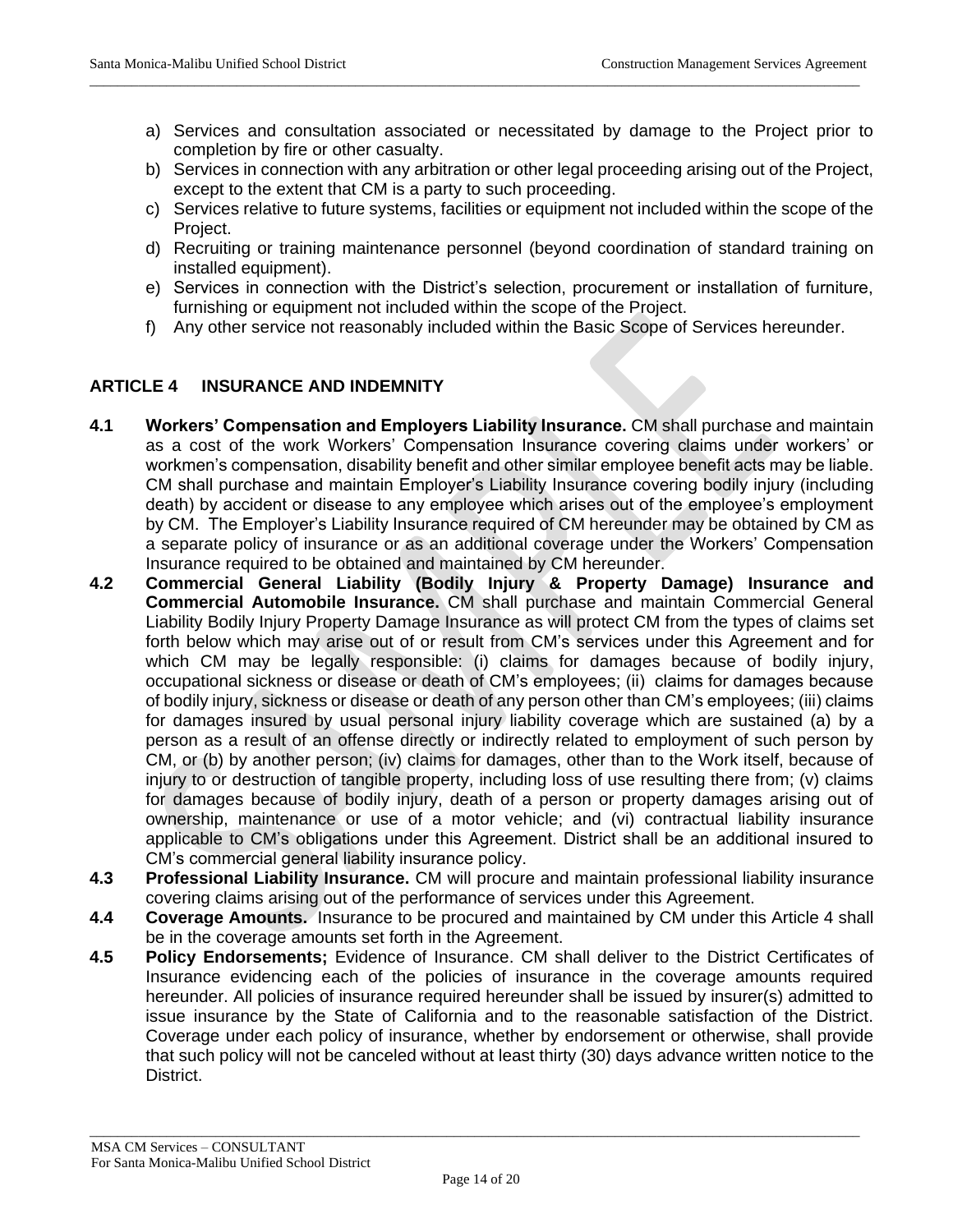**4.6 CM Indemnity of District.** To the fullest extent permitted by law, CM shall indemnify, defend and hold harmless the District, its employees, agents, consultants, and board members from all claims arising out of this Agreement, including without limitation, claims for bodily injury, death, physical property damage (other than to the work of the Project itself and property damage covered by Builders Risk Insurance) and demands, losses, liabilities or other claims of third parties to the extent arising out of, in whole or in part, this Agreement or CM's services hereunder or the negligent or willful acts omissions or other conduct of CM. The foregoing shall include without limitation, attorneys fees, experts fees and costs, investigation expenses and costs incurred by the District, and any defense afforded pursuant to this paragraph shall be provided by counsel acceptable to the District. The CM's obligations hereunder are not limited in any way or by any limitation on the amount or type of damages or compensation payable to the CM under applicable policies of insurance, workers' compensation acts, disability benefits acts, or other employee benefits acts. The provisions of this paragraph shall apply during the period of CM's performance under this Agreement and shall survive the termination of this Agreement until any such claim, demand, loss, responsibility or liability covered by the provisions hereof is barred by the applicable Statute of Limitations.

\_\_\_\_\_\_\_\_\_\_\_\_\_\_\_\_\_\_\_\_\_\_\_\_\_\_\_\_\_\_\_\_\_\_\_\_\_\_\_\_\_\_\_\_\_\_\_\_\_\_\_\_\_\_\_\_\_\_\_\_\_\_\_\_\_\_\_\_\_\_\_\_\_\_\_\_\_\_\_\_\_\_\_\_\_\_\_\_\_\_\_\_\_\_\_\_\_\_\_\_\_\_\_\_\_\_\_\_\_\_

### **ARTICLE 5 TERMINATION; SUSPENSION**

- **5.1 Termination for Default.** Either the District or CM may terminate this Agreement upon seven (7) days advance written notice to the other if there is a default by the other Party in its performance of a material obligation hereunder and such default in performance is not caused by the Party initiating the termination. Such termination shall be deemed effective the seventh (7th) day following the date of the written termination notice, unless during such seven (7) day period, the Party receiving the written termination notice shall commence to cure it default(s) and diligently thereafter prosecute such cure to completion. In addition to the District's right to terminate this Agreement pursuant to the foregoing, the District may terminate this Agreement upon written notice to CM if: (a) CM becomes bankrupt or insolvent, which shall include without limitation, a general assignment for the benefit of creditors or the filing by CM or a third party of a petition to reorganize debts or for protection under any bankruptcy or similar law or if a trustee or receiver is appointed for CM or any of CM's property on account of CM's insolvency; or (b) if CM disregards applicable laws, codes, ordinances, rules or regulations. If District exercises the right of termination hereunder, the amount due CM, if any, shall be based upon Basic Services and authorized Additional Services incurred or provided up to the effective date of the District's termination of this Agreement, reduced by losses, damages, or other costs sustained by the District arising out of the termination of this Agreement or the cause(s) for termination of this Agreement. Payment of the amount due, if any, shall be made by District only after completion of the Construction Phase of the Project. CM shall remain responsible and liable to District for all losses, damages or other costs sustained by District arising out of termination pursuant to the foregoing or otherwise arising out of CM's default hereunder, to the extent that such losses, damages or other costs exceed any amount due CM hereunder for Basic Services or authorized Additional Services.
- **5.2 District's Right to Suspend.** The District may, in its discretion, suspend all or any part of the construction of the Project, work under a Construction Contract or CM's services hereunder; provided, however, that if the District shall suspend construction of the Project, work under a Construction Contract or CM's services hereunder for a period of sixty (60) consecutive days or more and such suspension is not caused by CM or the acts or omissions of CM, upon rescission of such suspension, the Contract Price will be subject to adjustment to provide for actual costs and expenses incurred by CM as a direct result of the suspension and resumption of Project construction under a Construction Contract or CM's services hereunder.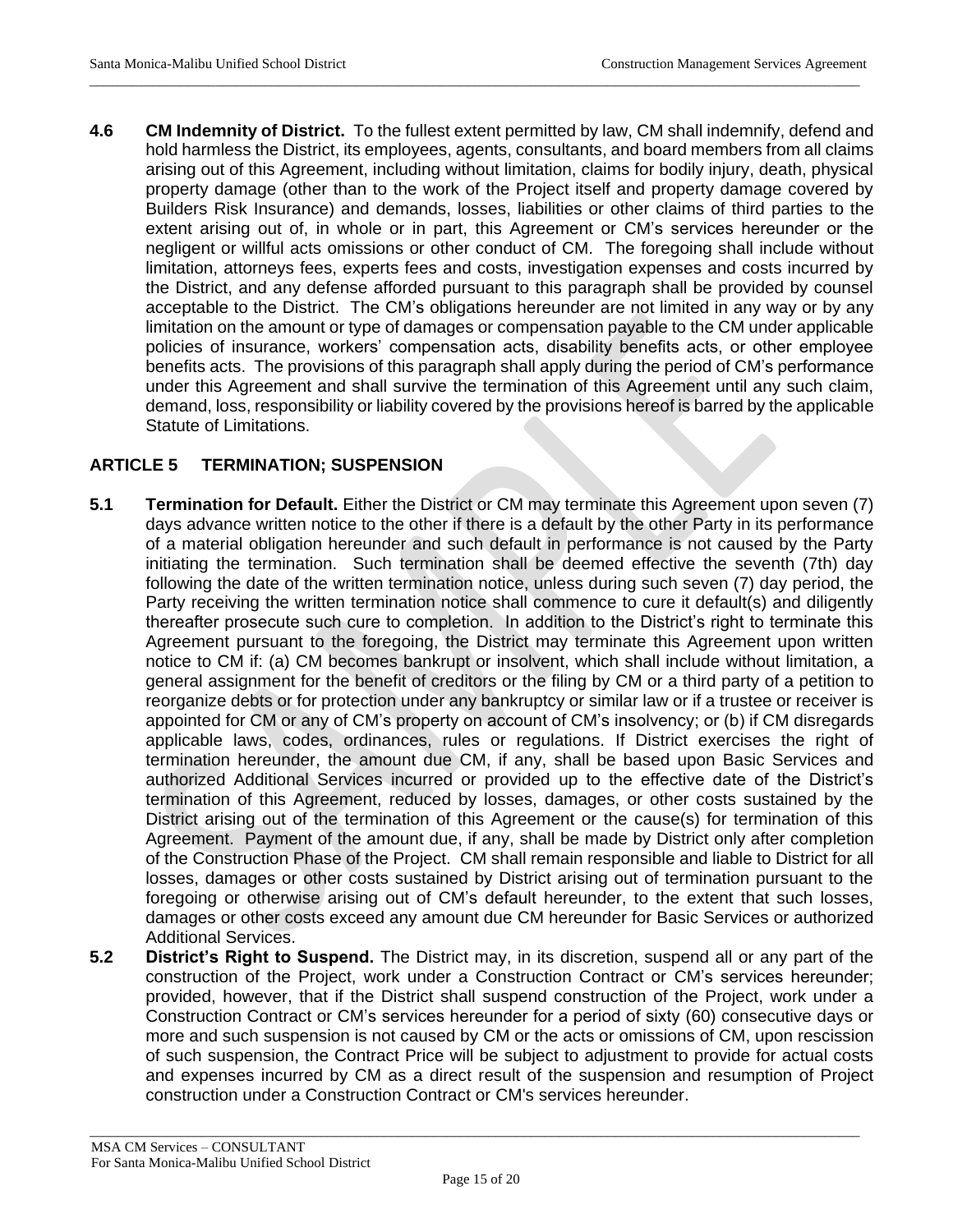**5.3 District's Termination of Agreement for Convenience.** The District may, at any time, upon thirty (30) days advance written notice to CM terminate this Agreement, in whole or in part, for the District's convenience and without fault, neglect or default on the part of CM. In such event, the Agreement shall be deemed terminated thirty (30) days after the date of the District's written notice to CM or such other time as the District and CM may mutually agree upon. In such event, the District shall make payment of the Contract Price to CM for services provided through the date of termination for all active project assignments plus actual costs incurred by CM directly attributable to such termination, but in no event shall CM be entitled to payment of loss of profits.

\_\_\_\_\_\_\_\_\_\_\_\_\_\_\_\_\_\_\_\_\_\_\_\_\_\_\_\_\_\_\_\_\_\_\_\_\_\_\_\_\_\_\_\_\_\_\_\_\_\_\_\_\_\_\_\_\_\_\_\_\_\_\_\_\_\_\_\_\_\_\_\_\_\_\_\_\_\_\_\_\_\_\_\_\_\_\_\_\_\_\_\_\_\_\_\_\_\_\_\_\_\_\_\_\_\_\_\_\_\_

**5.4 Lack of Funding.** CM acknowledges and agrees that funds utilized by the District to pay for services provided by CM under this Agreement are public money acquired by District from the local general bond obligation as well as other public sources, including the State of California, and is subject to variation. The District reserves the right to modify, limit or cancel, in whole or in part, CM's services hereunder on account of funding changes or limitations.

## **ARTICLE 6 GENERAL**

- **6.1 Marginal Headings; Captions.** The titles of the various Paragraphs of the Agreement and the Articles of these Conditions are for convenience of reference only and are not intended to and in no way shall enlarge or diminish the rights or obligations of CM and District hereunder.
- **6.2 Cumulative Rights; No Waiver**. Duties and obligations imposed by this Agreement and rights and obligations hereunder are in addition to and not in lieu of any imposed by or available at law or in equity. No action or failure to act by District hereunder shall be deemed a waiver of any right or remedy afforded hereunder or acquiesce or approval of any breach or default by CM.
- **6.3 Notices.** Notices CM or District are required or desire to serve on the other shall be valid only if addressed to the other as set forth in the Agreement or modified by notice hereunder from time to time. Notices shall be effective only if by personal delivery requiring signature acknowledging receipt or by United States Mail, Certified, Return Receipt Requested, First Class, postage fully pre-paid.
- **6.4 Disputes.**
	- **6.4.1 Continuation of CM Services.** Except in the event of the District's failure to make payment of undisputed amounts of the Contract Price due CM, notwithstanding any disputes between District and CM hereunder, CM shall continue to provide and perform services hereunder pending a subsequent resolution of such disputes.
	- **6.4.2 Arbitration.** All claims, disputes or other matters in controversy between CM and District arising out of or pertaining to the Project or this Agreement shall be settled and resolved by binding arbitration conducted in accordance with the American Arbitration Association's Construction Industry Arbitration Rules in effect at the time of the filing of a Demand for Arbitration. If any claim or dispute is asserted by the Architect or the Contractor or the District relating to the Project and arising in whole or in part out of this Agreement, CM and District agree that any arbitration proceedings initiated between CM and District hereunder shall be consolidated with any arbitration proceedings initiated in connection with such other claim or dispute with the Architect or Contractor. The locale for any arbitration commenced hereunder shall be the regional office of the AAA closest to the Main District Office. The award rendered by the Arbitrator(s) shall be final and binding upon the District and CM. In connection with any arbitration proceeding commenced hereunder, the discovery rights and procedures provided for in California Code of Civil Procedure §1283.05 shall be applicable, and the same shall be deemed incorporated herein by this reference. A Demand for Arbitration shall be filed and served within a reasonable time after the occurrence of the claim, dispute or other disagreement giving rise to the Demand for Arbitration, but in no event shall a Demand for Arbitration be filed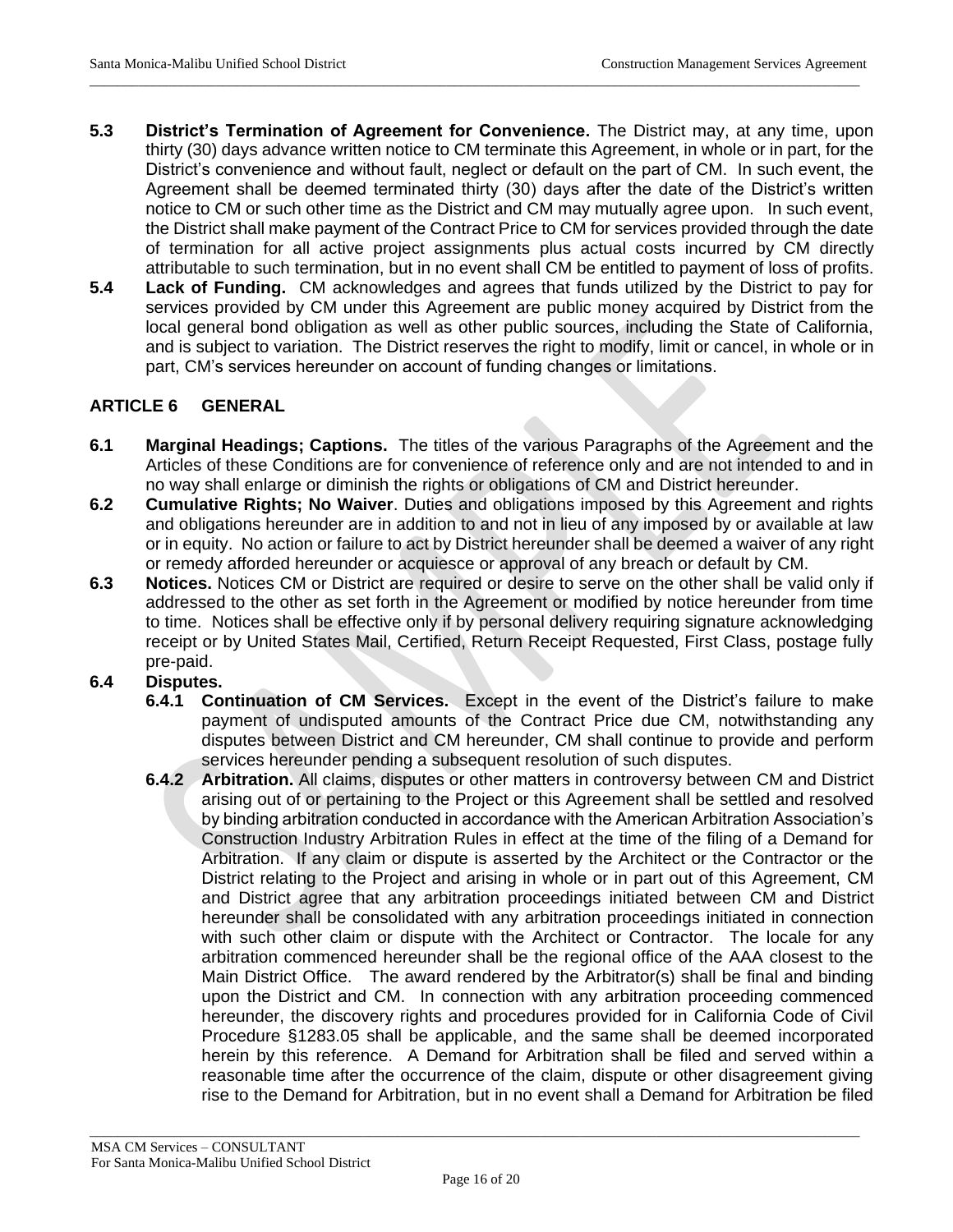or served after the date when the institution of legal or equitable proceedings based upon such claim, dispute or other disagreement would be barred by the applicable statute of limitations. The Architect, Contractor, Contractor's Surety, a Subcontractor or Material Supplier to the Contractor and other third parties may be permitted to join in and be bound by an arbitration commenced hereunder if required by the terms of their respective agreements, except to the extent that such joinder would unduly delay or complicate the expeditious resolution of the claim, dispute or other disagreement between the District and CM, in which case an appropriate severance order shall be issued by the Arbitrator(s). The expenses and fees of the Arbitrator(s) shall be divided equally among the parties to the arbitration. Each party to any arbitration commenced hereunder shall be responsible for and shall bear its own attorneys' fees, witness fees and other cost and expense incurred in connection with such arbitration. The foregoing notwithstanding, the Arbitrator(s) may award arbitration costs, including Arbitrators' fees but excluding attorneys' fees, to the prevailing party. The parties agree that the Arbitrator shall not be empowered to add to, subtract from or in any other manner modify, alter or amend the terms of this Agreement. The Arbitrator shall conform to the legal rules of evidence in California and the basis of the Arbitrator's award shall be in accordance with California law. The Arbitrator shall provide a written award setting forth the specific bases for the award. The confirmation, enforcement, vacation or correction of an arbitration award rendered hereunder shall be the Superior Court of the State of California for the county in which the Site is situated. The substantive and procedural rules for such post-award proceedings shall be as set forth in California Code of Civil Procedure §1285 et seq.

**6.5 Severability.** If any provision of this Agreement is deemed illegal, invalid, unenforceable or void by any court of competent jurisdiction, such provision shall be deemed stricken and deleted here from, but all remaining provisions will remain and continue in full force and effect.

\_\_\_\_\_\_\_\_\_\_\_\_\_\_\_\_\_\_\_\_\_\_\_\_\_\_\_\_\_\_\_\_\_\_\_\_\_\_\_\_\_\_\_\_\_\_\_\_\_\_\_\_\_\_\_\_\_\_\_\_\_\_\_\_\_\_\_\_\_\_\_\_\_\_\_\_\_\_\_\_\_\_\_\_\_\_\_\_\_\_\_\_\_\_\_\_\_\_\_\_\_\_\_\_\_\_\_\_\_\_

- **6.6 Records.**
	- **6.6.1 CM Accounting Records.** CM shall maintain complete and accurate records of its personnel engaged in performing any service hereunder, personnel expenses, and other direct costs incurred in connection with performance under this Agreement. Records shall be maintained on the basis of generally accepted accounting principles applied consistently and shall be available for inspection or reproduction by the District upon reasonable request at any time during CM's performance hereunder. Following completion of the Project and the Agreement or the termination of this Agreement, CM shall maintain accounting records for five (5) years or such longer period required by applicable law, code, rule or regulation, during which time such records shall be available to District or as otherwise required by law, code, rule or regulation for inspection or reproduction.
	- **6.6.2 Project Records.** Records, documents and other materials generated or received by CM in the course of performing services hereunder may, following completion of the Project or termination of this Agreement, be retained by the District in its sole discretion.
- **6.7 Force Majeure; Acts of Third Parties.** CM shall not be responsible for the consequences of: Acts of God (such as tornado, flood, hurricane, etc.); the District's, Architects', consultants', Contractors' or vendors' (and their respective agents', employees', consultants', vendors' and subcontractors') acts, omissions to act, or failures to timely act; strikes, lockouts or other labor disturbances; riots, insurrections, or civil commotions; embargoes; unforeseen shortage or unavailability of materials, supplies, labor and equipment; fire; unavoidable casualties; sabotage; vandalism; changes in the requirements of law, statutes, regulations and other legal requirements of government authorities; casualties requiring reconstruction or repair of the Project or any part thereof; mold; site conditions; or any other matters beyond the reasonable control of CM and not the responsibility of CM under this Agreement.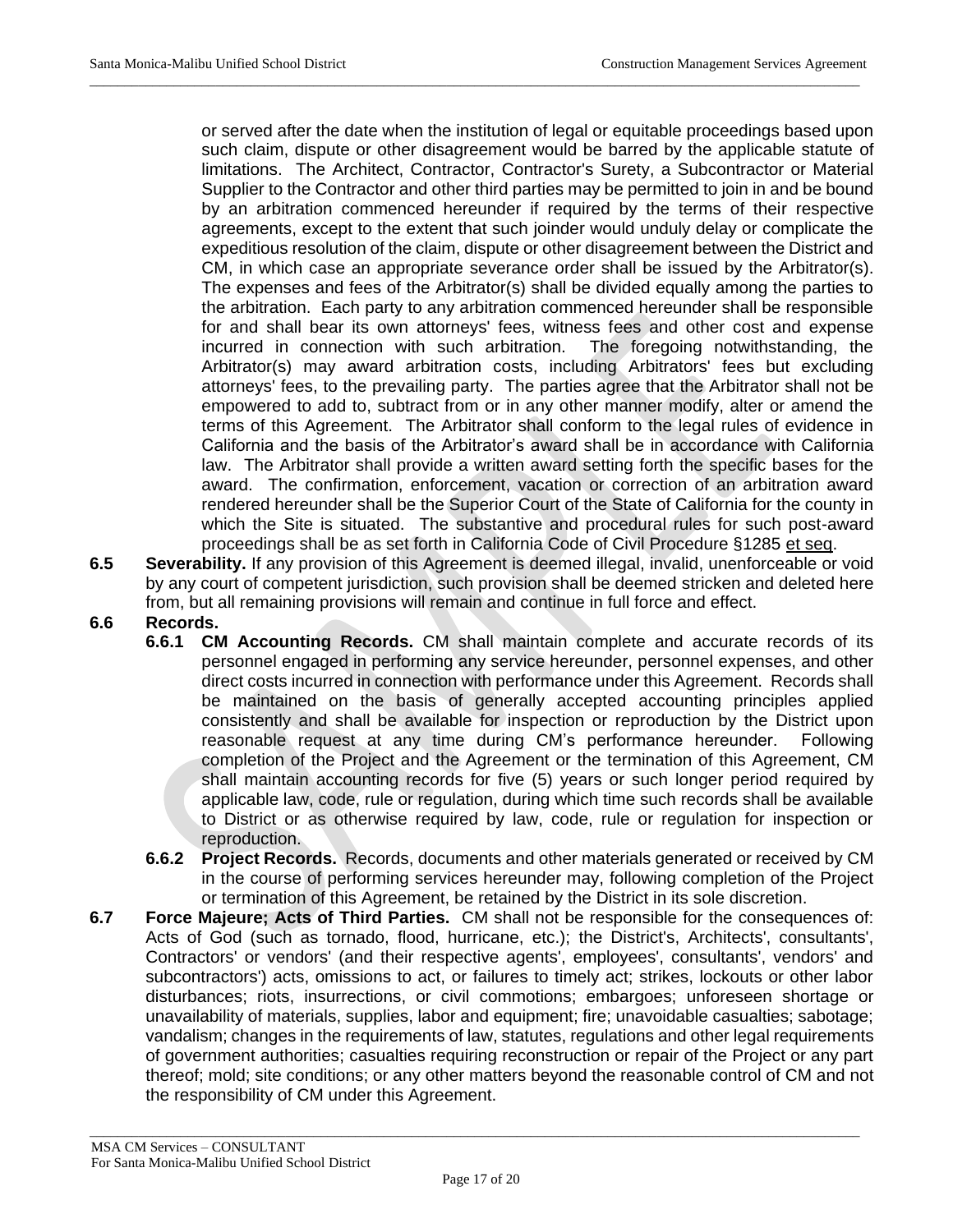#### **6.8 Definitions.**

**6.8.1 Construction Contract.** A Contract for Construction awarded by the District to a Contractor for the construction of the Project.

\_\_\_\_\_\_\_\_\_\_\_\_\_\_\_\_\_\_\_\_\_\_\_\_\_\_\_\_\_\_\_\_\_\_\_\_\_\_\_\_\_\_\_\_\_\_\_\_\_\_\_\_\_\_\_\_\_\_\_\_\_\_\_\_\_\_\_\_\_\_\_\_\_\_\_\_\_\_\_\_\_\_\_\_\_\_\_\_\_\_\_\_\_\_\_\_\_\_\_\_\_\_\_\_\_\_\_\_\_\_

- **6.8.2 Contractor.** A Contractor to the District under a Construction Contract awarded by the District for construction of the Project.
- **6.8.3 Design Documents.** The Drawings, Specifications, calculations and other work product and Instruments of Service prepared by the Architect for the Project. Design Documents include surveys, soils reports and other documents prepared for the Project by a licensed Architect or registered Engineer, whether under contract to the Architect or District.
- **6.8.4 Architect.** The Architects are all architects or other design professionals, including engineers, under contract with the District to provide services for the Project. References to the Architect include its consultants retained to prepare or provide any portion of the Design Documents.
- **6.8.5 Submittals.** Shop Drawings, Product Data or Samples prepared or provided by the Contractor or its Subcontractors or suppliers illustrating some portion of the work of the Project.
- **6.8.6 Site.** The physical area for construction and activities relating to construction of the Project.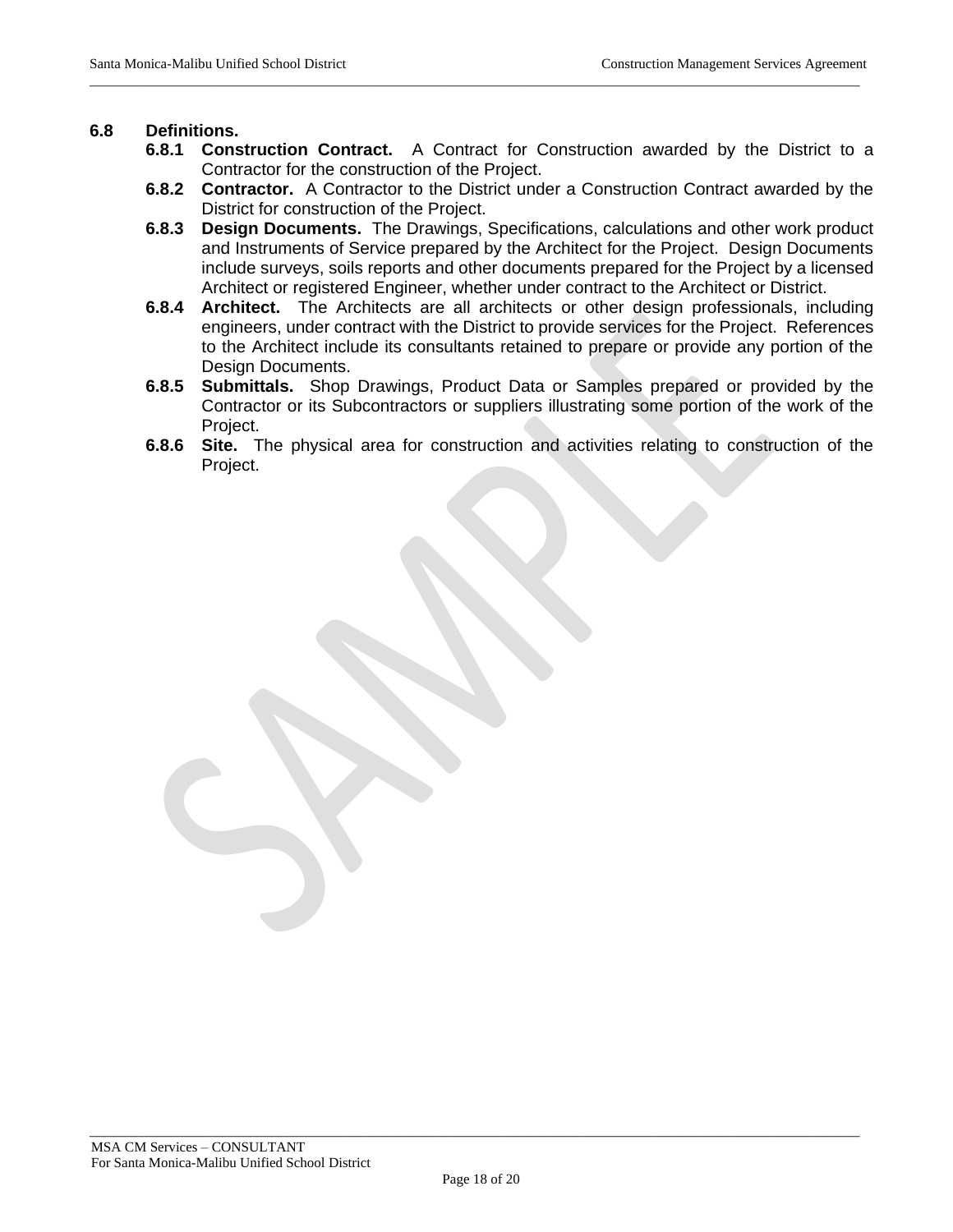## **EXHIBIT A – TABLE OF BASIC SERVICES**

\_\_\_\_\_\_\_\_\_\_\_\_\_\_\_\_\_\_\_\_\_\_\_\_\_\_\_\_\_\_\_\_\_\_\_\_\_\_\_\_\_\_\_\_\_\_\_\_\_\_\_\_\_\_\_\_\_\_\_\_\_\_\_\_\_\_\_\_\_\_\_\_\_\_\_\_\_\_\_\_\_\_\_\_\_\_\_\_\_\_\_\_\_\_\_\_\_\_\_\_\_\_\_\_\_\_\_\_\_\_